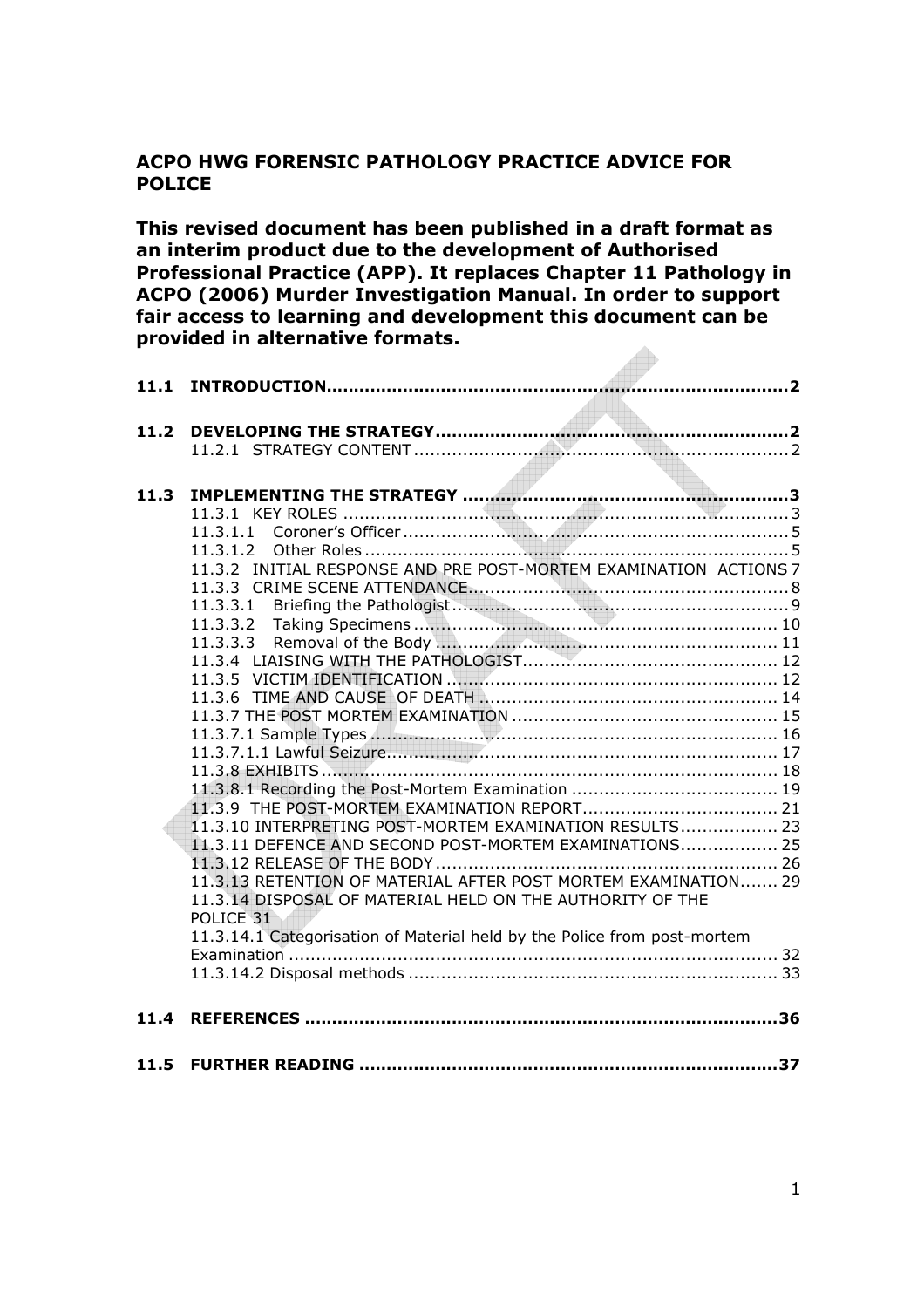# 11.1 INTRODUCTION

Forensic pathology is an essential element in most suspicious deaths and homicide investigations. Senior investigating officers (SIOs) require a clear knowledge of what pathology can add to the investigation. They also need an understanding of the complex issues that can surround the discipline.

Some Home Office Registered Forensic Pathologists are employed by universities or hospital trusts, but the majority are self-employed practitioners. Although they are appointed in each suspicious death case by the coroner, for which they receive a small fee, the main case fee is paid by the police.

Forensic pathology provision is overseen by the Pathology Delivery Board (PDB) at the Home Office and a small unit within the Home Office Science Directorate. The PDB is responsible for managing the Home Office Register and issues connected with the medical investigation of death in police cases.

# 11.2 DEVELOPING THE STRATEGY

# 11.2.1 STRATEGY CONTENT

There are a number of strategic issues that must be addressed in relation to pathology:

• Notifying the coroner, who will appoint a pathologist to undertake the post-mortem examination in consultation with the police (see rule 6(1)(b) Coroners Rules 1984 -

http://www.legislation.gov.uk/uksi/1984/552/made );

- Assessing the value of a pathologist's attendance at the crime scene or access by remote visual means;
- Liaising with the pathologist throughout the investigation;
- Removal of the body, including
	- what actions must be performed prior to its removal;
	- supervision of removal of the body;
	- continuity of the body from the scene to the mortuary;
	- identifying the body to the pathologist, prior to the postmortem examination;
- Deciding who should attend the post-mortem examination and/or scene, including specialists;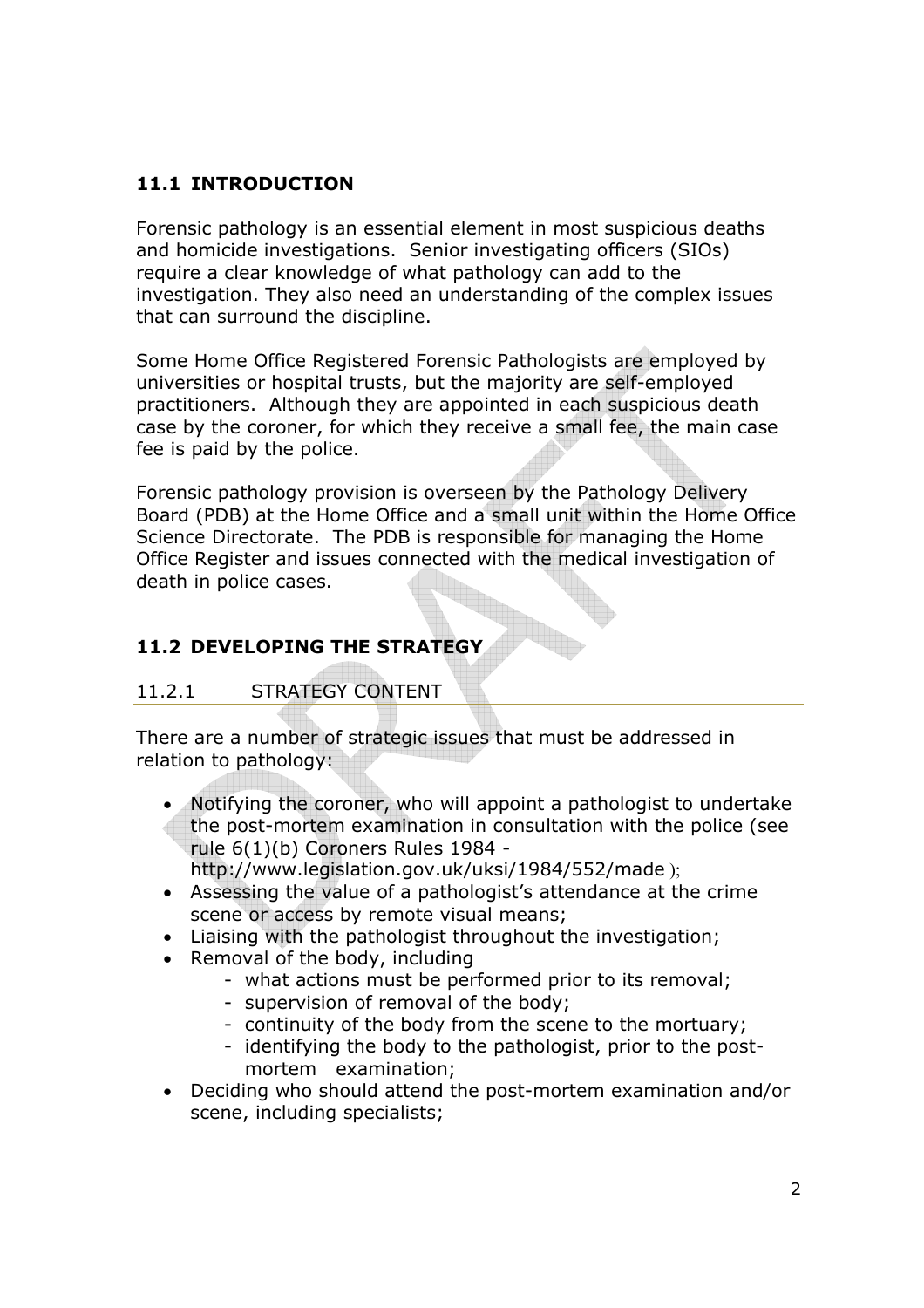- Providing the correct resources at the post-mortem examination to deal with exhibits, samples and the taking of photographs;
- Forensic post-mortem examinations must take place in a licensed mortuary which complies with the mortuary standards guidance document (Forensic Science Regulator's Standards for Facilities Employed for "Forensic" Post-Mortem Investigations (England, Wales and Northern Ireland) V1.31 2012);
- Family liaison considerations presented by the post-mortem examination;
- Potential for an additional examination of the body or relevant material, ie, the second or 'defence post mortem examination';
- Release of the body;
- Issues surrounding seizure and retention of Human Tissue (see 11.3.10 Exhibits);
- Additional considerations in relation to child death investigations.

These issues and any additional elements of the forensic strategy must be logged in the Policy File and continuously reviewed.

# 11.3 IMPLEMENTING THE STRATEGY

## 11.3.1 KEY ROLES

Pathology plays an essential role in forming the forensic strategy. The following professionals are key to this process:

Home Office Registered Forensic Pathologist (England and Wales)/Consultant Forensic Pathologist (Scotland)/State Pathologist (Northern Ireland).

The SIO can draw on the expert assistance of a Home Office Registered Forensic Pathologist on a number of issues including:

- Advising on the removal of the body to the mortuary;
- Assisting with the identification of the victim;
- Assessing the size, physique and previous health of the victim;
- Determining the cause, mode and time of death where possible;
- Obtaining and recording evidence, including advising on detailed photographic evidence of external and internal injuries;
- Providing advice on the possible type and dimensions of any weapon;
- Setting the post-mortem examination findings in context with the initial crime scene assessment;
- Assisting the SIO with early lines of enquiry;
- Contributing to the forensic strategy;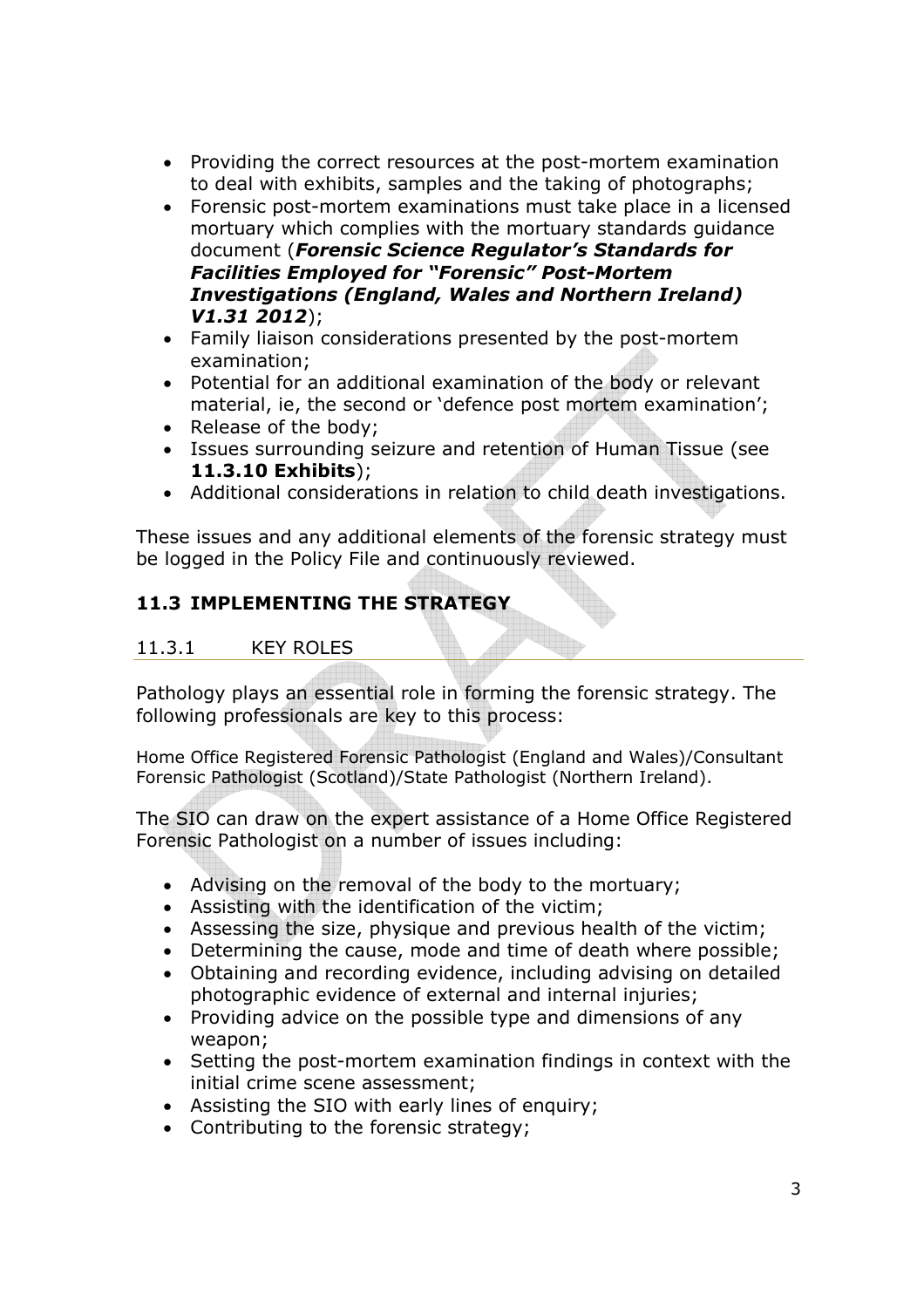• Contributing to the decision-making process throughout the inquiry as appropriate.

Strategies relating to crime scene management and forensic science are inextricable from pathology. The SIO will need to take account of the objectives and outcomes of all three when developing, reviewing and managing any of these strategies.

All forensic pathologists who are registered on the Home Office list are members of a group practice, ie, a core of at least three Home Office Registered Forensic Pathologists, which will have an agreed Memorandum of Understanding (MoU) with the local police forces served by the practice. The practice will ensure that a Home Office Registered Forensic Pathologist is on call twenty-four hours a day, seven days a week to respond to requests to attend scenes, and to conduct post-mortem examinations in accordance with the provisions of the MoU and the **Code of Practice and Performance** Standards for Forensic Pathology in England, Wales and Northern Ireland January Draft V1.62 2012.

The forensic pathologist will advise on health and safety issues with the Crime Scene Manager (CSM) at the scene, and Anatomical Pathology Technologist (APT) within the post-mortem examination room or mortuary. It is good practice for a Home Office Registered Forensic Pathologist to conduct post-mortem examinations. However, when non-Home Office Registered Pathologists undertake post-mortem examinations of a suspicious death, they **should** also comply with the Forensic Science Regulator's Standards for Facilities Employed for "Forensic" Post-Mortem Investigations (England, Wales and Northern Ireland) V1.31 2012 and the Code of Practice and Performance Standards for Forensic Pathology in England, Wales and Northern Ireland January Draft V1.62 2012.

#### Coroners

The coroner has lawful custody of the body and, after consultation with the 'chief officer of police' under rule  $6(1)(b)$  of the Coroners Rules 1984, should appoint a Home Office Registered Forensic Pathologist to conduct a post-mortem examination in cases of violent, unnatural or sudden death with unknown cause. It should be noted that, under section 20(1)(b) of the Coroners Act 1988 (see http://www.legislation.gov.uk/ukpga/1988/13/section/20), a coroner may 'request any person whom he considers to possess special qualifications for conducting a special examination of the body to make such an examination'. The police, if they have notified the coroner under rule 7 of the Coroners Rules 1984 (see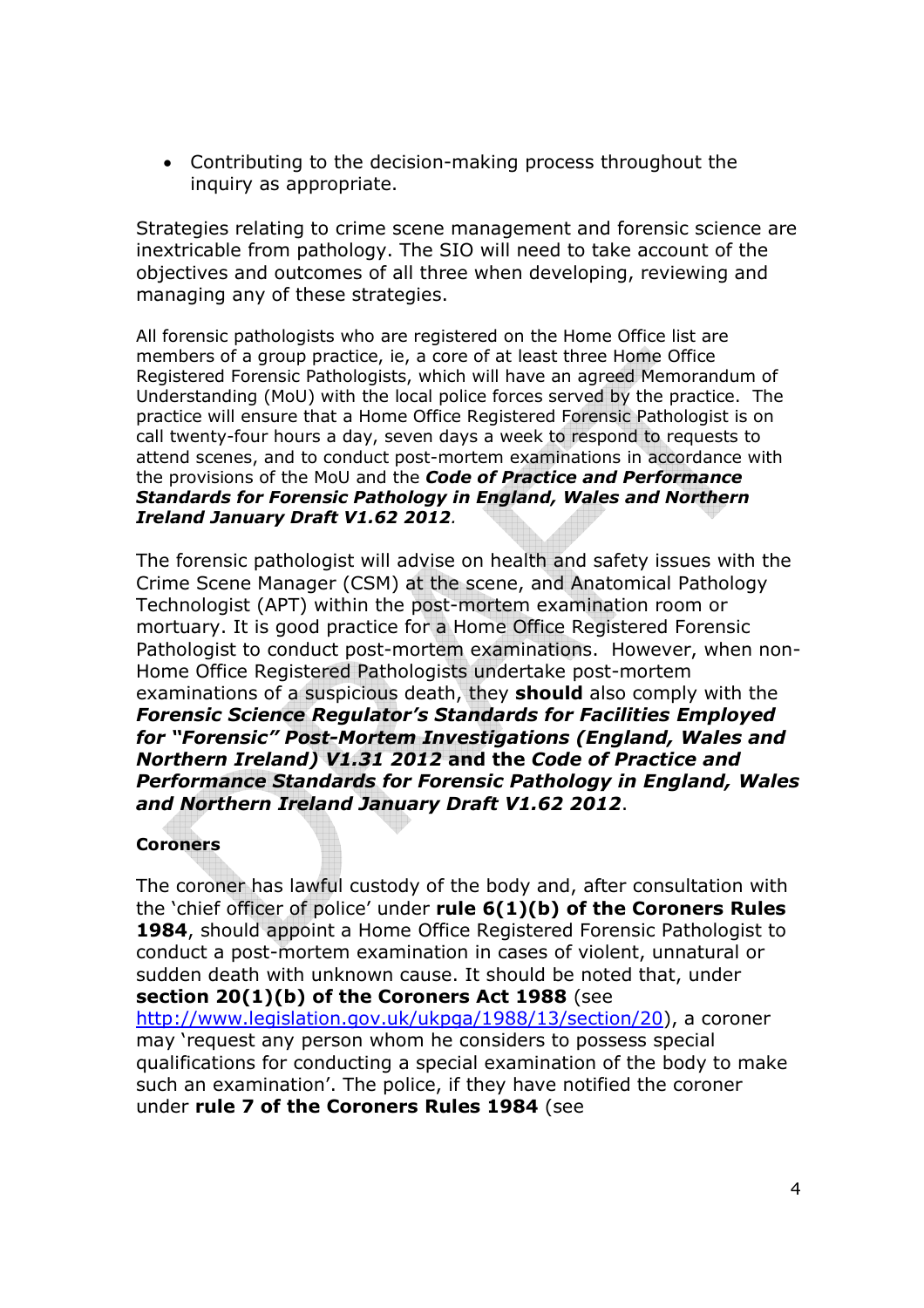http://www.legislation.gov.uk/uksi/1984/552/made), have a right in law to be present at the post-mortem examination.

#### 11.3.1.1 Coroner's Officer

Coroners' officers were traditionally police officers or police employees working directly to the coroner. However, there is now a tendency for them to be employed by local authorities.

It is essential that the enquiry team establish early liaison with the coroner through the coroners officer in order to obtain the necessary authority to conduct the post-mortem examination and have a Home Office Registered Forensic Pathologist appointed.

The coroner's officer should normally attend the post-mortem examination and are responsible for providing the medical records of the deceased.

There is wide variation between different coroners' districts. A designated coroner's officer, who works directly to the coroner only, should be responsible for producing the necessary file relating to identification, which will allow the inquest to be opened. This ensures that action is taken to satisfy the coroner that all examinations are completed before the body can be released. The SIO shall liaise with the coroner in order to facilitate the release of the body when no further examination is required by the prosecution and defence.

#### 11.3.1.2 Other Roles

If the circumstances of the case require additional expertise to support the pathological examination, such as a paediatrician, cardiologist or neuropathologist, it is the responsibility of the pathologist to make appropriate recommendations to the SIO, senior scenes of crime officer (SOCO) and coroner.

In all cases where additional experts are used on/for pathological issues the original pathologist should be consulted and all necessary steps taken to ensure that there is continuity (see Forensic Science Regulator's Guidance (2012) Legal Issues in Forensic Pathology and Tissue Retention V1.33).

The pathologist is responsible, in consultation with the coroner and the SIO, for advising on the need for such examination. Other imaging techniques that could be used to assist the post-mortem examination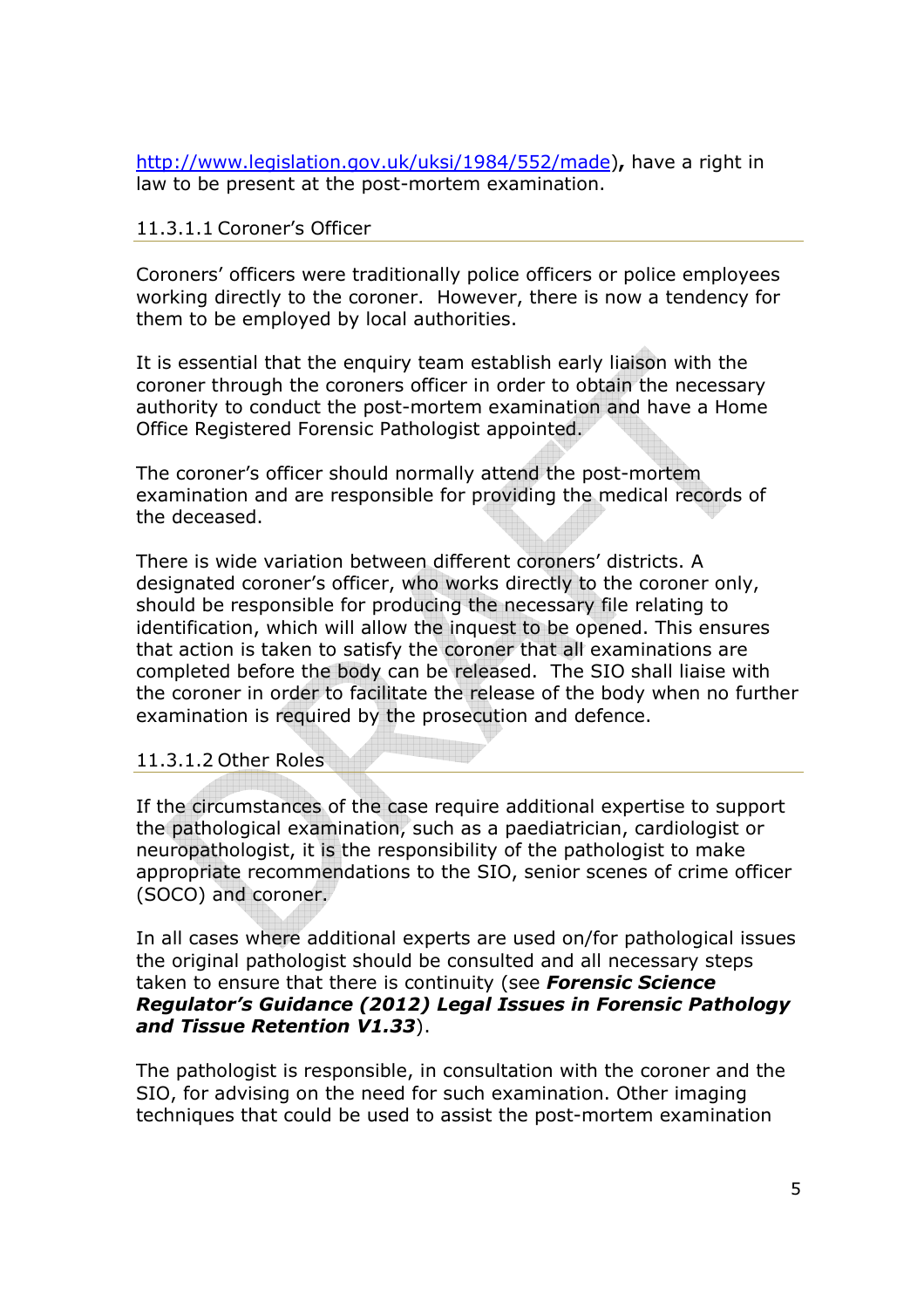process include CT and/or MRI scanning (Cross Sectional Imaging). This technology can be employed for court presentation purposes, but if shown to the jury consideration should be given to ensuring what is shown is in a form which can be exactly replicated in case of an appeal.

Depending on the nature of death, the SIO should consider (in consultation with the pathologist and coroner), inviting additional specialists to attend the post-mortem examination. Examples of specialists who might be considered by the SIO include, but are not restricted to:

- Odontologist;
- Forensic Biologist;
- Medical Illustrator (decomposed bodies);
- Toxicologist;
- Ballistics Expert;
- Crime Scene Investigator/Manager;
- Entomologist;
- Anthropologist;
- Other pathology disciplines such as paediatricians and neuropathologists.

Rule 7 of the Coroners Rules 1984 allows the police (as investigators) to attend the post-mortem examination. In addition to the professional resources outlined in 11.3.1 Key Roles, the SIO and the coroner will also need to consider whether any additional persons should attend. However, it should be noted that it is for the coroner to authorise, under rule 7 of the Coroners Rules 1984.

Formal identification of the body is normally undertaken by a member of the deceased's family. The coroner has discretion to allow others to attend under rule 7(4) of the Coroners Rules 1984. It should be noted, however, that a legally qualified medical practitioner nominated by the family or deceased's doctor has a right to attend the post-mortem examination under rule 7(3) of the Coroners Rules 1984. Similarly, if a family member of the deceased happens also to be a legally qualified medical practitioner, that person has a right to attend the post-mortem examination under rule 7(3) of the Coroners Rules 1984.

It is also increasingly common for solicitors to request that the coroner permit them to attend in person under rule 7(4) of the Coroners Rules 1984.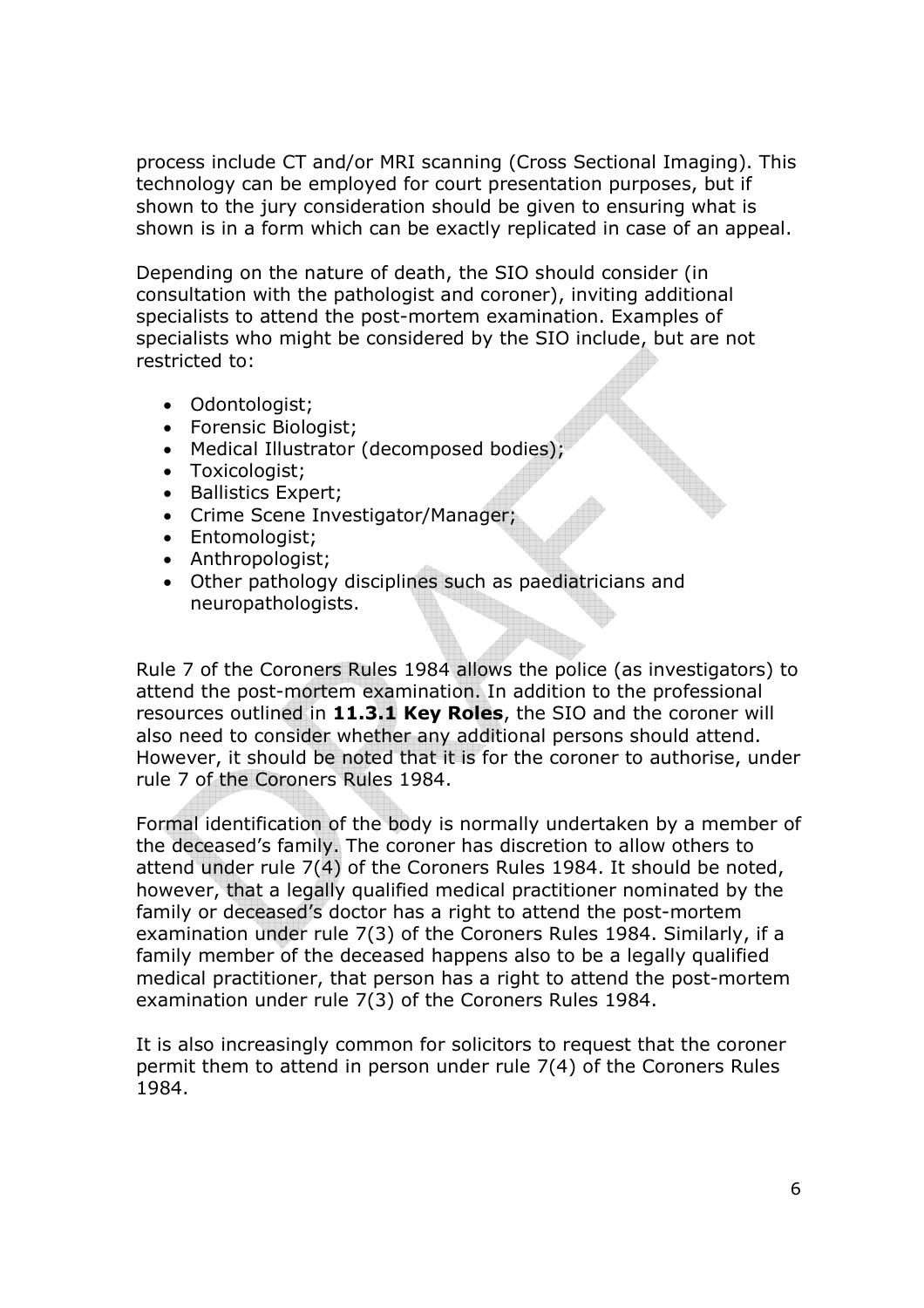The coroner, pathologist and the mortuary manager (as provided by rule 8 of the Coroners Rules 1984 – see

http://www.legislation.gov.uk/uksi/1984/552/made) are to ensure that the police investigation is not compromised by any such attendance, in terms of, for example, interview strategy, contamination, press compromise.

The SIO will need to consider whether or not they should attend the post-mortem examination but should always appoint a senior member of the management team to attend if they are unable to do so or decide not to. This will ensure that the SIO is always directly involved if there are interpretational issues or findings that could significantly alter the course of the investigation. In some cases the SIO may wish to send their deputy, who must be comprehensively briefed regarding their role and the evidential issues. This decision must be weighed against the other strategic issues that the SIO will inevitably be engaged in. The SIO or their nominee should attend at the start and the end of the postmortem examination to be briefed by the pathologist.

Radiological examination should be considered in cases of suspected non-accidental injury in children and in all deaths involving firearms or explosives. It can also be of considerable assistance in the examination of badly burnt or decomposed bodies, and may be appropriate in other instances, eg, sharp wounds where knives have impacted on bone.

An exhibits officer will be required to record details of all exhibits retained, including human tissue.

11.3.2 INITIAL RESPONSE AND PRE POST-MORTEM EXAMINATION ACTIONS

**Note:** It is a fundamental responsibility of the police to preserve life. Officers should not assume a person is dead unless the circumstances are obvious, for example, a badly decomposed body. Otherwise a suitably qualified professional should attend the scene to pronounce life extinct in accordance with local force instructions.

Once a body has been discovered and a violent, unnatural or sudden death with unknown cause is suspected, it **must** be reported to the coroner for that district as it is that coroner's duty to investigate all deaths of this nature, under section 8 of the Coroners Act 1988 (see http://www.legislation.gov.uk/ukpga/1988/13/section/8). The SIO is responsible for reporting to the coroner/coroner's officer immediately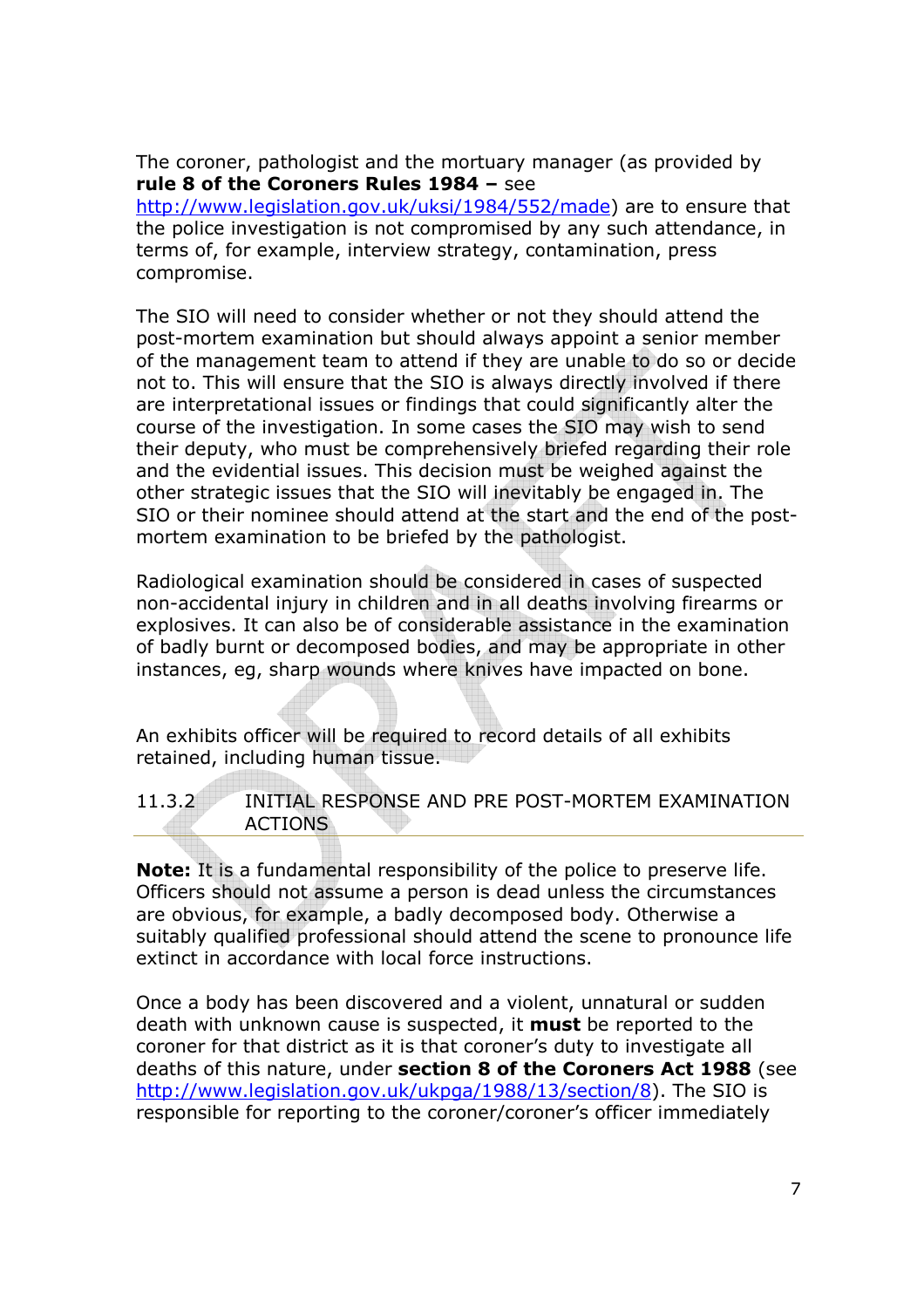that an investigation is underway. Where there is a requirement to move a body from one coroner's jurisdiction to another, the respective coroners must be informed and their authority sought before any movement takes place. In many forces the coroner's officer has an important role to play in this regard. It should be noted that under section 22 of the Coroners Act 1988 (see

http://www.legislation.gov.uk/ukpga/1988/13/section/22), it is only permitted to remove a body to a district adjoining the relevant coroner's district for the purposes of conducting a post-mortem examination.

The use of a non-Home Office forensic pathologist may lead to a homicide being missed or could lead to the loss of vital forensic evidence such as DNA from the offender as they are not trained to deal with such cases.

In the initial stages of an investigation, the SIO must ensure that the following are considered:

- Details of all persons who have attended the scenes/victim are recorded (recording them in the Crime Scene Attendance Log);
- Separate medical practitioners should be used for victim(s) and suspect(s) examinations in order to avoid cross-contamination issues;
- Details of all treatment and drugs administered to the victim are recorded and relayed to the pathologist (prior to the post-mortem examination, where possible);
- Details of any drugs, illegal or prescribed, found at the crime scene(s) are recorded and relayed to the pathologist:
- The victim's medical records are obtained and made available to the pathologist prior to the post-mortem examination;
- Any suspicion of hazards suspected to have caused the death are communicated to those at risk; and
- Wishes of the next of kin relating to the transplant of organs, which may require careful consideration depending on the cause of death. (See Scott, I. (2010) Organ and Tissue Donation Opportunities during Police Investigations into Suspicious Deaths or Fatal Road Traffic Collisions, The Journal of Homicide and Major Incident Investigation, Volume 6, Issue 1.)

#### 11.3.3 CRIME SCENE ATTENDANCE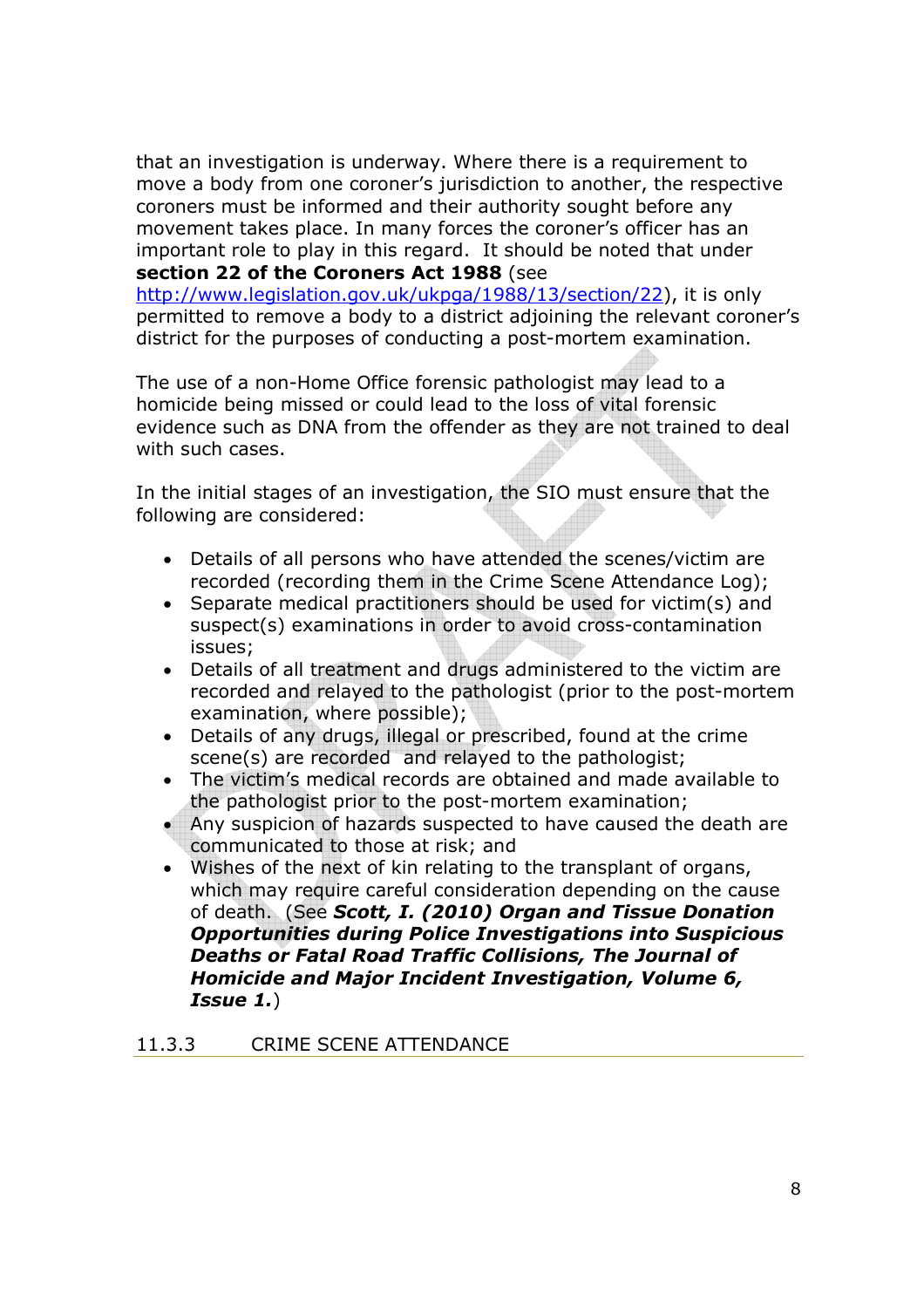The Forensic Pathologist may be requested to attend a crime scene, along with other specialists according to their relevant expertise for the following reasons:

- To undertake a crime scene assessment;
- Cases involving multiple stabbings, mutilation or shootings involving multiple shots;
- Complex scenes, eg, a buried body or the attempted destruction of a body by fire;
- Where there are multiple scenes and/or multiple deaths;
- Circumstances where samples are required to be taken in situ, e.g.;
	- sexual offences
	- weapons embedded in the body
	- entomological evidence exists (this is best performed by an entomologist);
- Where advanced decomposition has occurred;
- To advise on removal of the body (see 11.2.1 Strategy Content).

## 11.3.3.1 Briefing the Pathologist

Prior to an attendance at the crime scene the SIO, Deputy SIO or delegated person must fully brief the pathologist, in writing where possible, and ensure the needs of the investigation are communicated. The following key areas should be included in the briefing:

- Identity of the deceased, if known;
- History of the deceased including the medical history of the victim, drugs found at the scene and actions taken or
- developments since the discovery of the body;
- Timescales concerning the finding of the body, the last sighting and any other significant times which may impact upon an estimation of the time of death;
- Any additional information received from other experts if appropriate;
- Initial evidence from witnesses;
- Scope and priorities of the investigation;
- Any special evidential expectations and requirements of the scene examination and port mortem; and
- Circumstances of the scene and death so that potential experts are discussed and assessed with the pathologist.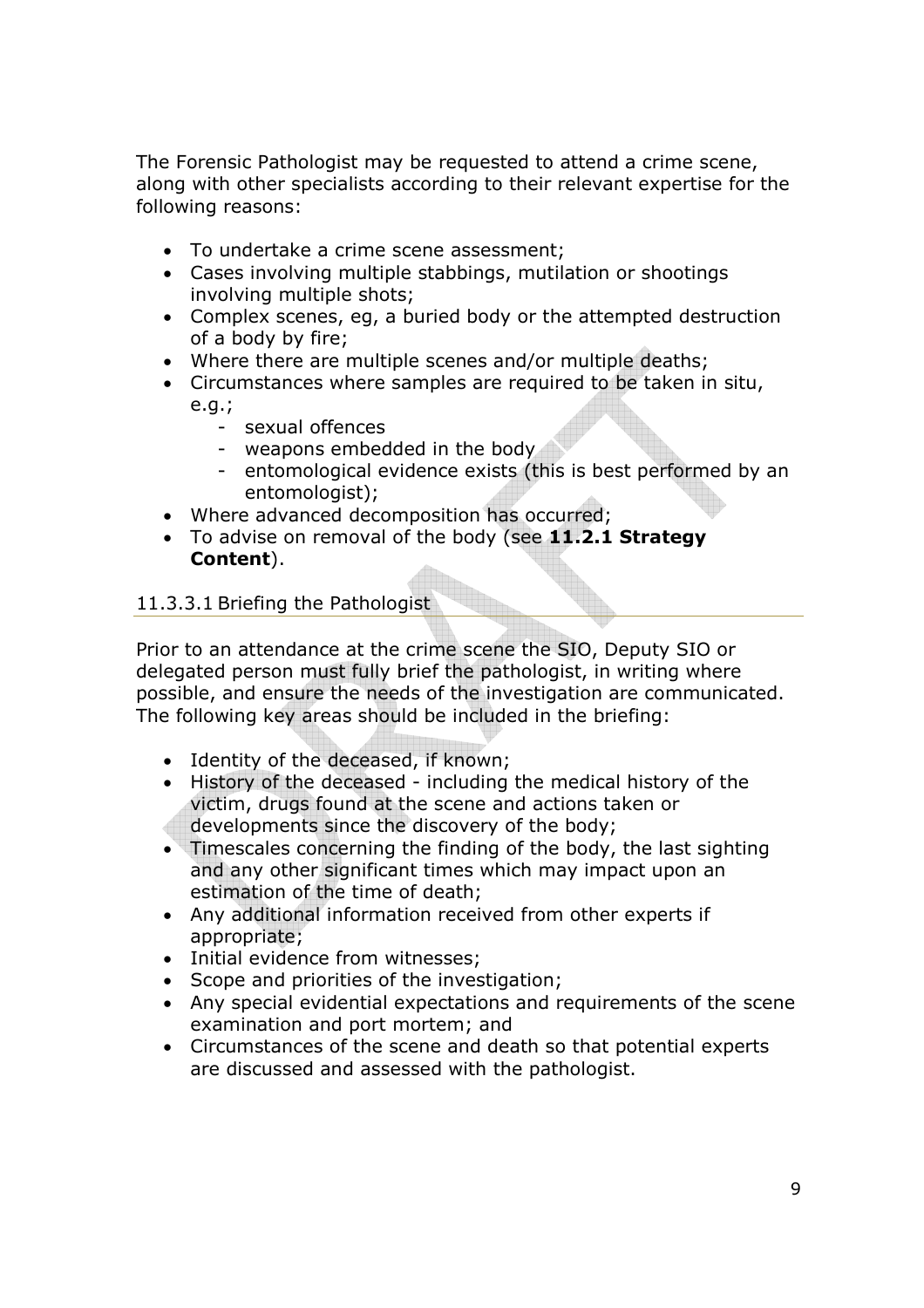At the briefing the pathologist, in liaison with the SIO, the Crime Scene Manager (CSM) and other experts, will evaluate the available information and identify:

- Health and safety issues;
- Evidential issues raised by the circumstances of death and how these issues are best approached;
- Risk of contamination posed by the circumstances of the case, and the measures that are required to prevent such contamination;
- How the examination of the scene and body should be approached;
- The best location for the post-mortem examination and, if possible, an approximate time of arrival at that location.

Pathologists should make a detailed, dated and timed record of the briefing.

Pathologists must record full details of the scene and the body, and document both their own actions and those of others that may be significant to the pathologist's examination.

# 11.3.3.2 Taking Specimens

It is essential that no specimens are taken from the body until there has been consultation between the pathologist, SIO, CSM and other forensic experts. Samples at the scene should be taken under section 19 of PACE 1984, but if the body is not in 'premises' as defined by section 23 of PACE Act 1984

(http://www.legislation.gov.uk/ukpga/1984/60/section/23) common law powers should be used. If material from the body is to be retained and/or preserved, the coroner must be informed.

Where it is thought likely that trace evidence may be shed or contaminated by manipulation of the body into the body bag, it may be advisable to remove some or all of the clothing at the scene. All specimens should be taken using only equipment supplied or approved by the SOCO. If clothing is to be cut, only instruments supplied by the SOCO should be used.

When deciding what material will be relevant in any particular case, taking samples from the following areas should be considered: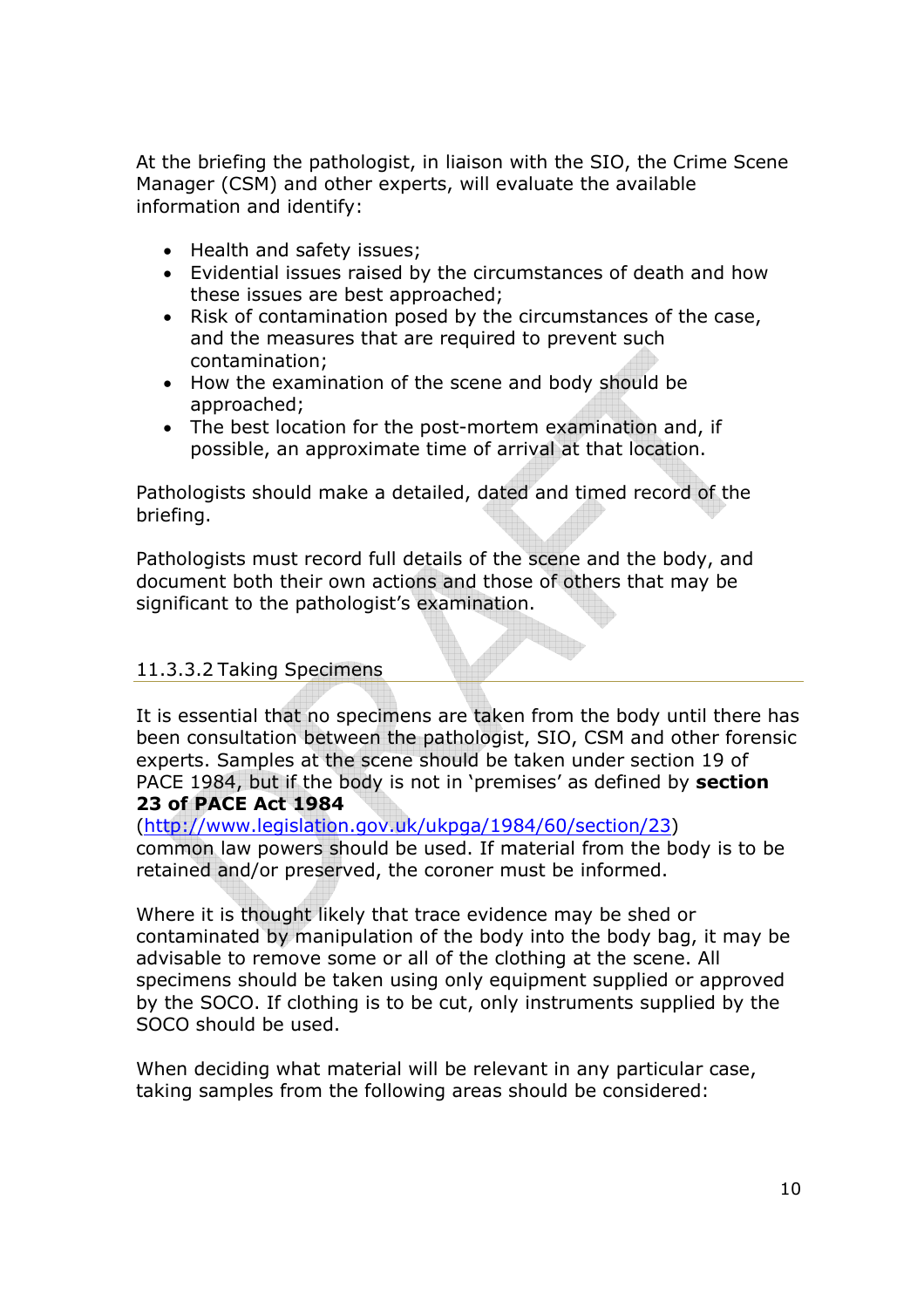- Tapings from exposed body surfaces, uppermost surfaces of clothing and known contact areas;
- Combings of head, beard, moustache and pubic hair;
- Plucked hairs from the above sites (additional hair samples may be needed if there is objective evidence of chronic drug use);
- A swab or swabs from the mouth, teeth, genitalia, and any injured or moist surface areas of the body, specifically bite marks;
- Tapings from the hands where any foreign material is recognised; and
- Scrapings from underneath the fingernails of each hand, or fingernail cuttings.

Where the death may be related to firearms or explosives, samples must be taken from hair and hands using only the appropriate, specific sampling kits approved by the relevant forensic science laboratory.

If the pathologist is unable to attend or is delayed and it is agreed the removal of the body is essential, for example, because of the locality or adverse weather, the SIO should ascertain from the coroner and pathologist what action might be taken prior to removal. When a scene has not been attended, photographs, video recordings and other imaging techniques may be useful in the subsequent briefing of the pathologist.

# 11.3.3.3 Removal of the Body

When a scene has been assessed and the removal of the body authorised by the coroner and approved by the SIO, the CSM, with assistance from the pathologist if appropriate, will usually supervise the packaging and subsequent removal of the body. If trace evidence has not been collected at the scene, bags may be placed over the deceased's hands before the body is removed. If a bag is to be similarly placed over the head, it must be remembered that any open head wound is likely to shed blood into the bag during transit. This may obscure such details as the direction of dried bloodstains and make it difficult to collect trace evidence. It is advisable to examine the head for such material at the scene, where applicable, and to photograph it, prior to bagging.

On arrival at the mortuary, the body should remain undisturbed, still in its wrapping or body bag, until the pathologist arrives to undertake the examination. This is to confirm continuity of the body, ie, the body at the mortuary is the body from the scene, and prevent possible contamination. This is unless any different action has previously been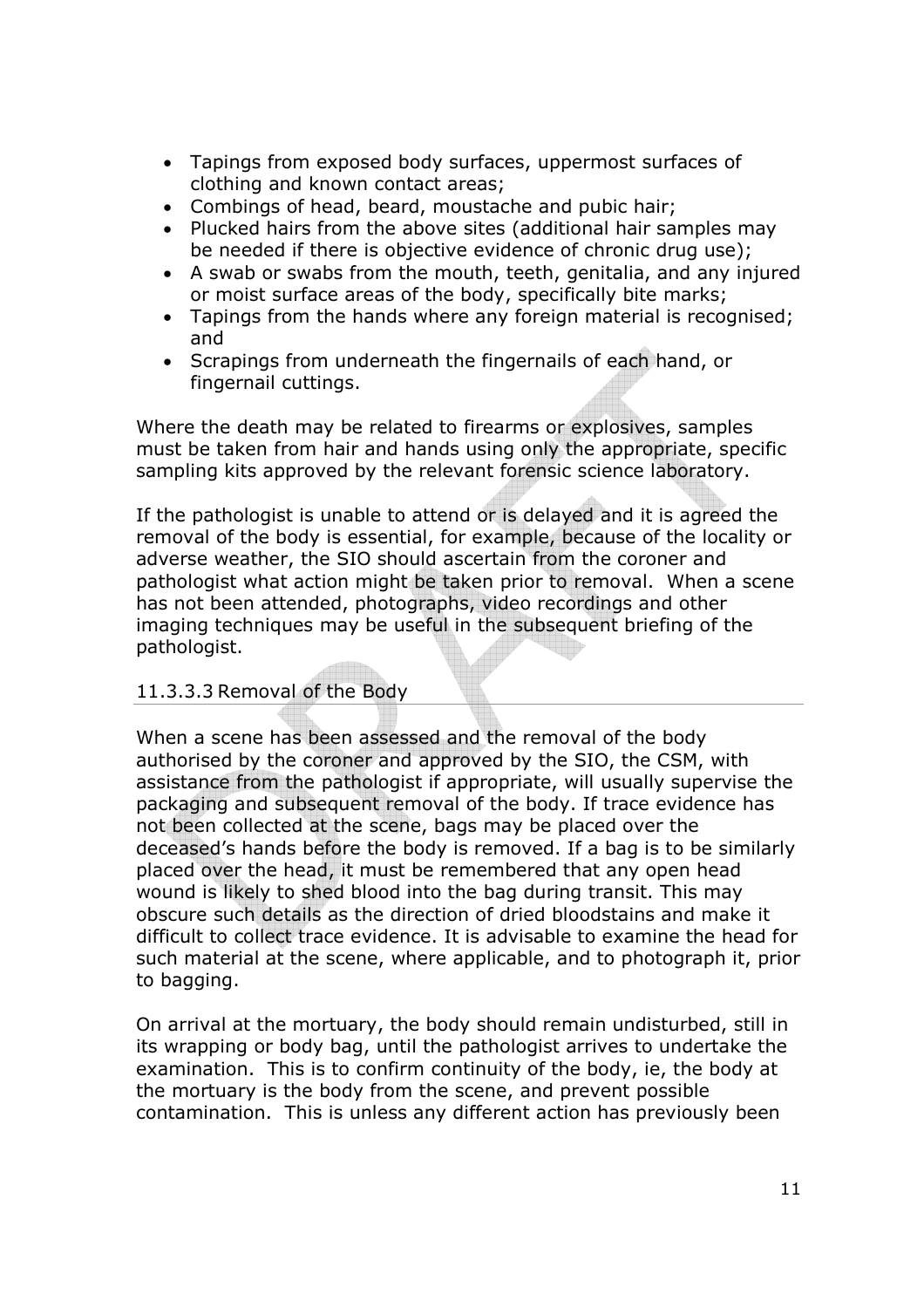agreed with the SIO, or other person designated by the SIO, for some specific purpose. It is important that the body is not refrigerated if the temperature needs to be taken to assist with the estimation of the post mortem interval, ie, the time since death.

The SIO is responsible for ensuring continuity of the body. The SIO must designate an officer to accompany the body from the crime scene to the mortuary, and to identify the body to the pathologist.

## 11.3.4 LIAISING WITH THE PATHOLOGIST

The role of the pathologist is not limited to the actual post-mortem examination. There may need to be regular contact between the investigation team and the pathologist throughout the investigation, including at certain decision-making points with the Crown Prosecution Service (CPS). This is particularly the case when evidence relevant to the injuries or cause of death becomes available from witnesses, scientists or the offender.

The need for effective lines of communication between the SIO, coroner and pathologist is essential. As soon as the case has been referred to the CPS, details of the CPS lawyer should be provided to the coroner. Photographs of the scene and known, relevant scientific results from a post-mortem examination e.g. Blood results, must be relayed to the pathologist as soon as possible, along with any other issues affecting the injuries or cause of death that become apparent during the investigation.

# 11.3.5 VICTIM IDENTIFICATION

In the majority of cases, the identity of the victim will be known and they can be positively identified by a relative or friend at an appropriate time. Identification should usually be made by two independent people for the purpose of corroboration. Viewing before a post mortem examination should be considered by the SIO on a case by case basis but should normally be avoided unless there is an important investigative need. This is to reduce the possibility of cross contamination of trace evidence and to facilitate the timeliness of the post-mortem examination. Viewing the deceased is facilitated by the family liaison officer (FLO) through the coroner's office.

Where the identity of a victim is unknown, it is of paramount importance to discover this as soon as possible. On occasions, the body may be mutilated or have been concealed for such a time that post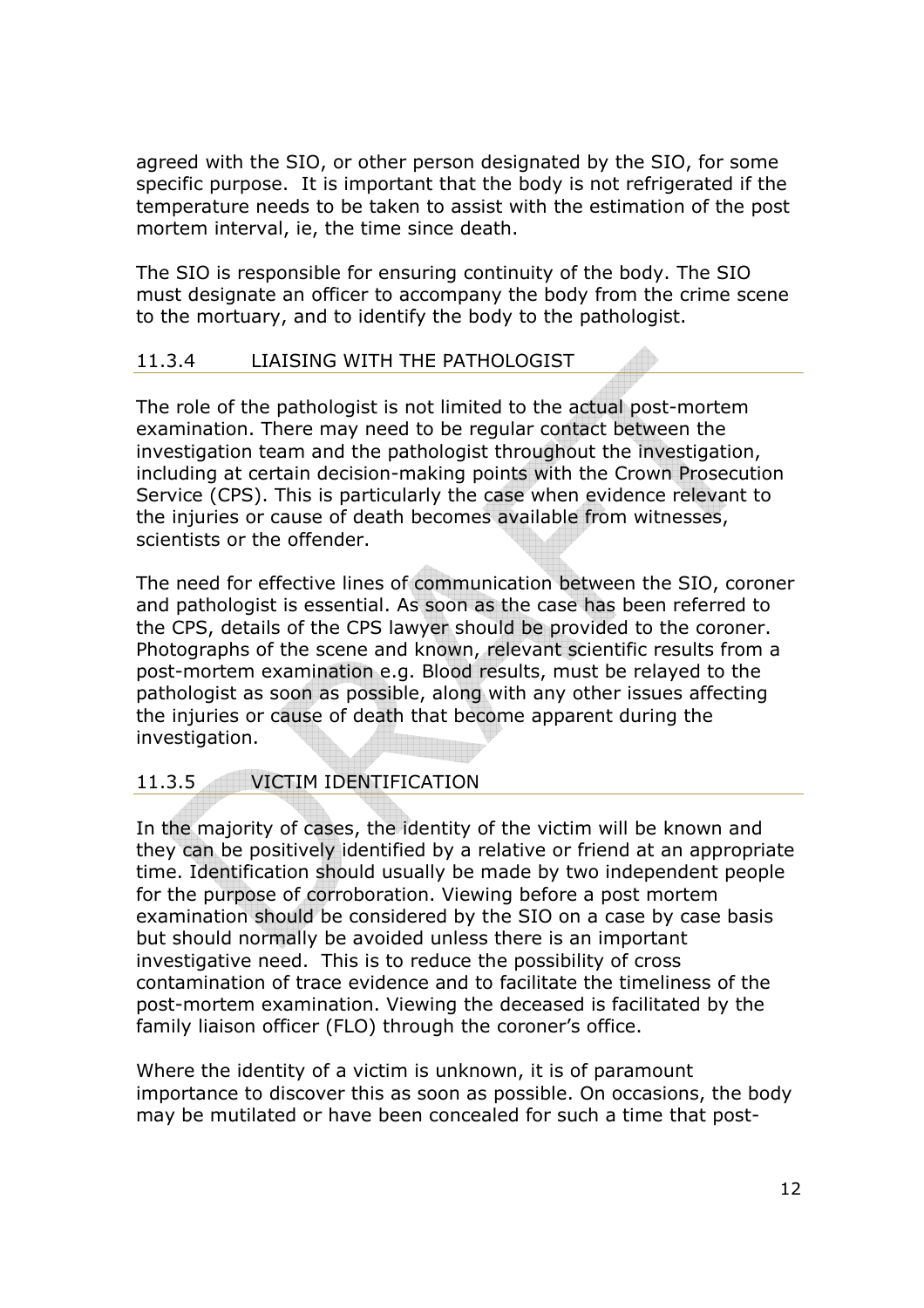mortem changes make recognition impossible. The detailed examination of the deceased for evidence of identity is a specialised task for the pathologist and other experts. The following methods will assist in identifying the victim where the body is decomposed, dismembered or otherwise unsuitable for visual identification (see NPIA (2009) Briefing Guide to Assist Body Identification.)

- Fingerprints:
- Dental records;
- DNA profiling:
- Tattoos, scars and other unusual marks;
- Property and clothing;
- Jewellery;
- Facial reconstruction.

When skeletal remains are found, information can usually be provided concerning:

- Whether the remains are actually bones;
- Whether the bones are human;
- The sex of the person;
- The age of the person;
- The height of the person:
- The race of the person.

In the cases of unidentified bodies and mass fatalities, the SIO should ensure the pink Interpol Disaster Victim Identification form is completed in consultation with the designated force Senior Identification Manager (SIM). The designated force SIM should also use the Interpol processes for circulating details of unidentified bodies, if applicable.

For investigations relating to bodies or body parts washed up along the coastline, consideration should be given to the possibility that such remains may have emanated from one of several burial grounds, sited on the UK's coastal areas. In these cases it is recommended that early contact be made with the Serious Organised Crime Agency's Missing Persons Bureau (MPB). The MPB has worked closely with the Home Office Forensic Pathology unit in providing support and advice for the early identification of such remains.

It is anticipated that in the future a searchable database of persons who have provided a DNA sample, as a condition of the licensing regulations relating to this mode of interment, will be held by the MPB. Once this facility is operational, the potential to identify or eliminate such remains at the early stages of an investigation will be an invaluable investigative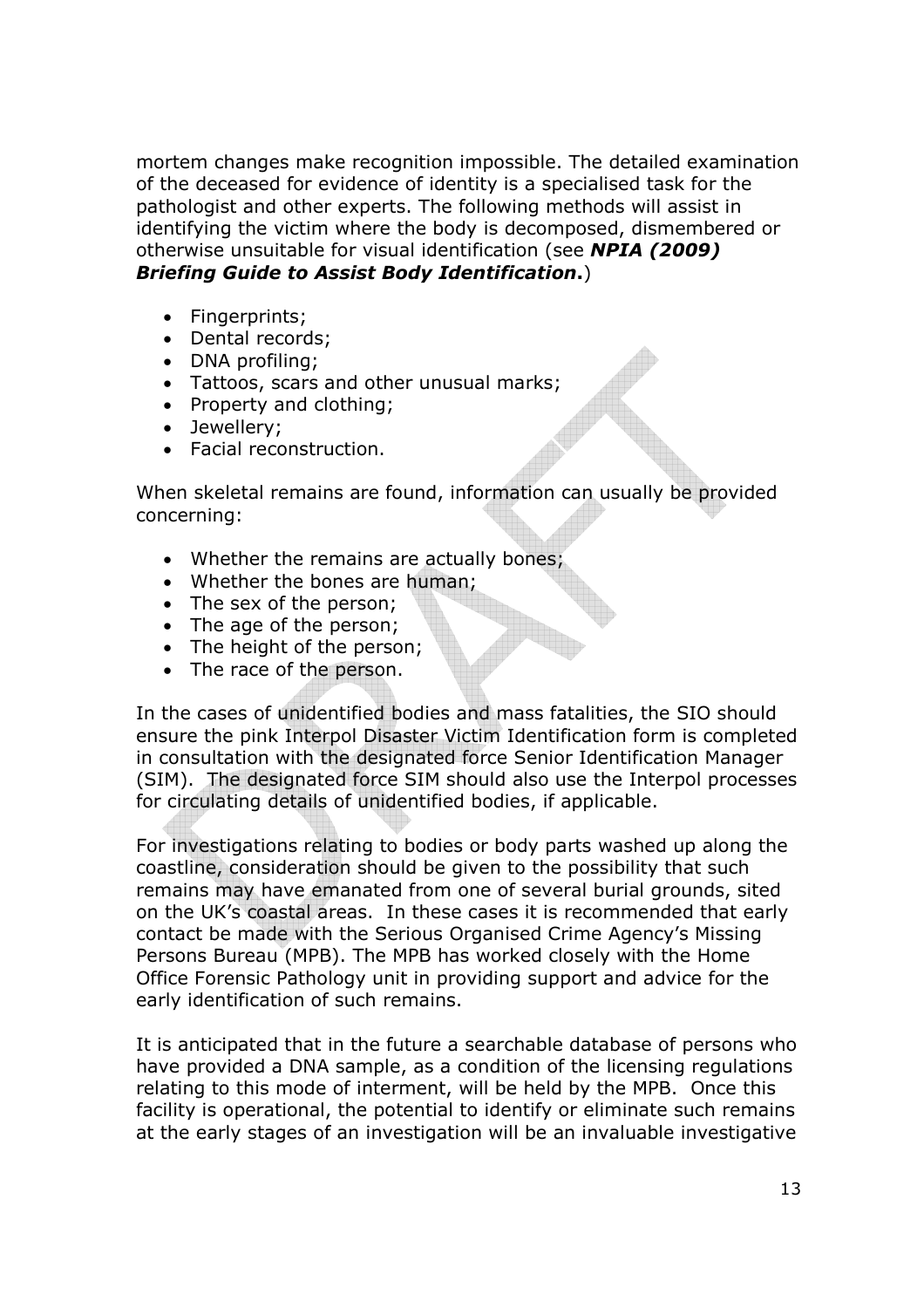tool for the SIO. All enquiries relating to this subject should be addressed to the MPB http://www.soca.gov.uk/about-soca/missingpersons-bureau.

In all instances the SIO should ensure the victim's family are kept informed of developments, provided with the Home Office Victim's Family Pack and given appropriate support.

## 11.3.6 TIME AND CAUSE OF DEATH

Evidence of the time of death based on factual evidence, such as when the victim was last seen or when they were found dead, tends to be more accurate than that based on the condition of the body and the immediate environment. Any estimates not based upon independent verifiable fact should be treated with caution. Such estimates may be liable to error. However, temperature readings may be more reliable for estimating time since death in the early post-mortem interval stage. A pathologist is more likely to provide a range of times during which death is most likely to have occurred. Even an approximate time of death can be invaluable in narrowing Trace Interview Eliminate (TIE) parameters or providing information for the suspect and witness interview strategy. It is, therefore, important that the SIO obtains from the pathologist some indication of the time period within which death has occurred.

Uncollected mail and newspapers may give an indication of the approximate time and date of death. The condition of the environment, the presence of food and dirty dishes, as well as cell site information and data communications via passive data generators can also be useful indicators. Consideration should be given to developing and using timelines to assist in determining the facts.

Forensic analysis of alcohol levels, which can be provided by the force's forensic provider, may also be useful. Blood alcohol levels may assist either solely or in combination with other methods in providing an estimate for the time of death in the early post-mortem interval phase. Alcohol back-calculations in Road Traffic Collision cases are well established and based on sound data. Similar conclusions about the time that has elapsed since drinking can be drawn in fatal cases, but certain factors need to be considered that could affect the alcohol levels seen, e.g., if victim had diabetes, or died of hypothermia.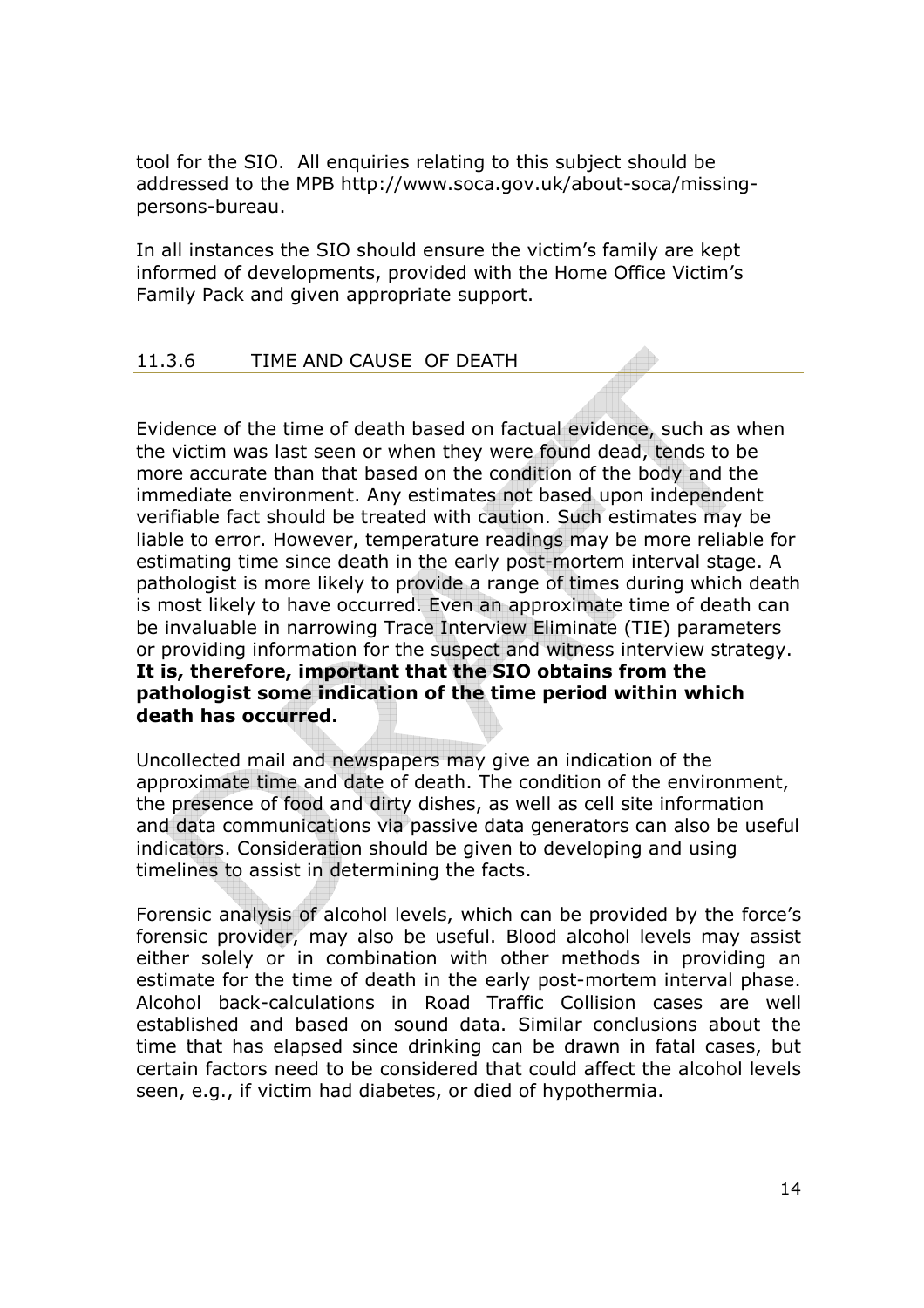Where the contents of a last meal are unusual or have distinctive ingredients which may tie in with a known meal, this can assist in establishing a time of death by confirming sightings from a potential witness. However, the physiological behaviour of the digestion system varies and estimating the time of death using stomach contents emptying has to be assessed with great caution due to the many variables that could affect the rate of emptying. Stress as well as a head injury can slow down or stop the digestion process. Should the SIO require a forensic expert to establish time since death, this should be discussed with the pathologist initially.

The cause of death should be included in the pathologist's report and explained in both plain English and in medical terms.

The cause and/or manner of death may be a pivotal factor in an allegation of homicide. It is, therefore, essential that the SIO fully understands the cause of death identified by the pathologist, and the reasons for coming to this conclusion. The SIO must be prepared to draw on material generated by the investigative team to assist or challenge the pathologist's conclusions.

## See also Swift, B. (2010) Methods of Time Since Death Estimation within the Early Post Mortem Interval. The Journal of Homicide and Major Incident Investigation, Volume 6, Issue 1.)

# 11.3.7 THE POST MORTEM EXAMINATION

The purpose of the post-mortem examination is to establish the identity of the body, cause of death, the extent of the victim's injuries and the presence of any natural disease, to collect evidence and to make a factual record of the findings relevant to the circumstances of the death. Furthermore, the pathologist may offer opinion concerning what may have happened at the scene, and when and how death may have occurred.

The coroner can authorise a post-mortem examination (see 11.3.7.2.1) Lawful Seizure).

The mortuary used for a forensic post mortem will be determined by the coroner, and must be licensed by the Human Tissue Authority (see Forensic Science Regulator's Guidance (2012) Legal Issues in Forensic Pathology and Tissue Retention V1.33 and Forensic Science Regulator's Standards for Facilities Employed for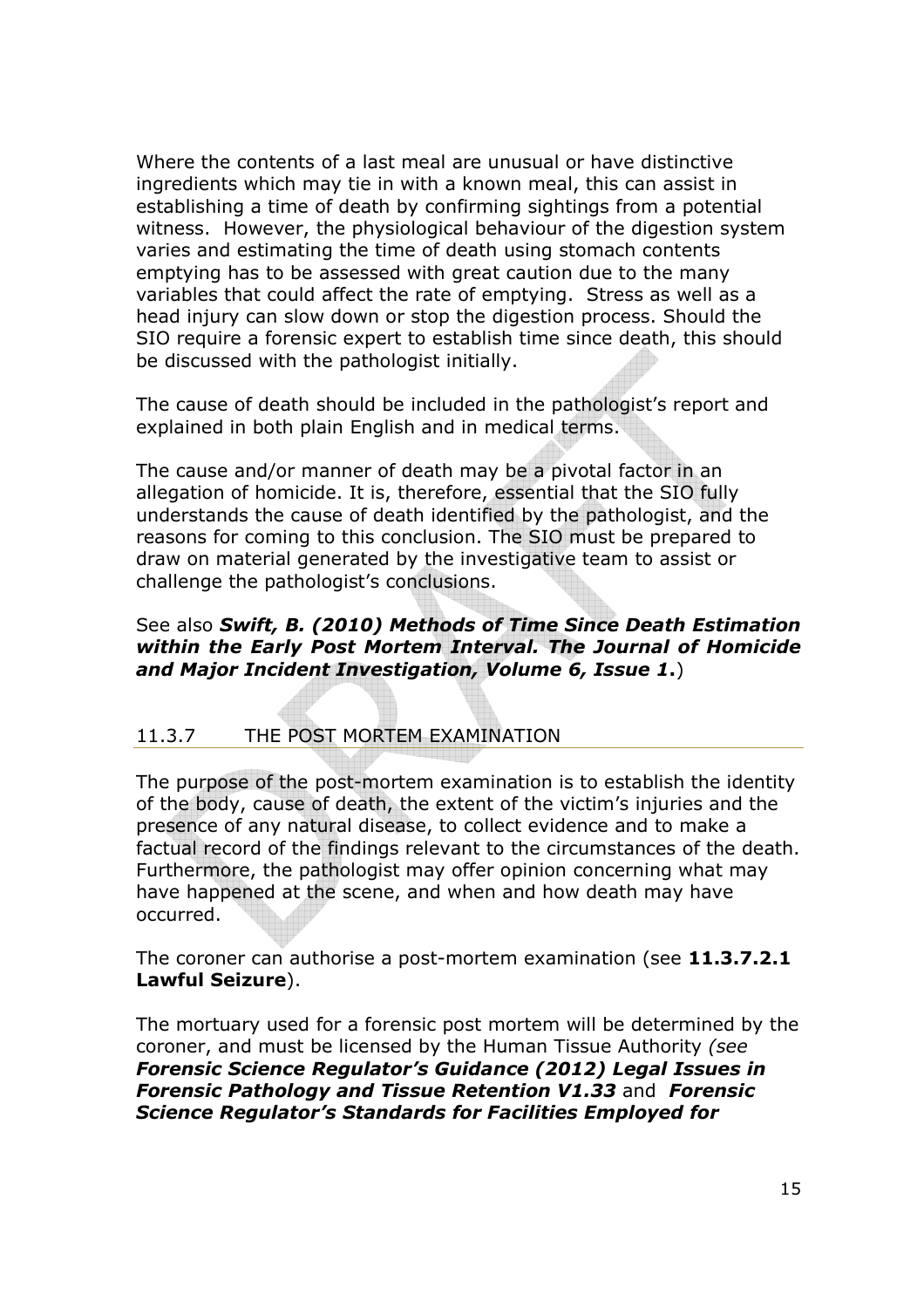## "Forensic" Post-Mortem Investigations (England, Wales and Northern Ireland) V0.61 2012).

. For further information on the powers of seizure and retention of material at post-mortem examinations see 11.3.7.2.1 Lawful Seizure, 11.3.13 Retention of Material after Post-Mortem Examination, and NPIA (2011) Human Tissue Retention Advice.

The pathologist must record full details of the post-mortem examination and document the processes they have adopted. These records are disclosable to another pathologist who may be appointed by the coroner to conduct a second or defence post-mortem examination under the Criminal Procedure and Investigations Act 1996 (CPIA) (see http://www.legislation.gov.uk/ukpga/1996/25/contents). It is a disciplinary offence for a Home Office Registered Forensic Pathologist to fail to make and retain notes.

Note: The Home Office Pathology Unit will be able to advise how to make a complaint about a Home Office Registered Pathologist.

#### 11.3.7.1 Sample Types

The SIO, following discussion with the pathologist and CSM, determines the exact requirements for obtaining samples for the investigation of crime, based on the initial crime scene assessment and available information. Samples may include:

- Anal, vaginal, oral, penile, nasal swabs (in special circumstances);
- Fingernail clippings/scrapings;
- Head and pubic hair (toxicology/trace evidence);
- Blood and urine (toxicology)
- Stomach contents (toxicology/time of death);
- Sample of blood taken at the time of admission to hospital;
- Swabbing of exposed fractures for foreign debris, eg, head fractures;
- Tissue sections for histology;
- Bile (in special circumstances);
- Ocular fluid (toxicology, in special circumstances time of death);
- Liver, lung, brain, fat tissue (in special circumstances). (See Faculty of Forensic and Legal Medicine: Recommendations for the Collection of Forensic Specimens, January 2012 – The Forensic Science Regulator is currently considering developing guidance for cadaveric sampling.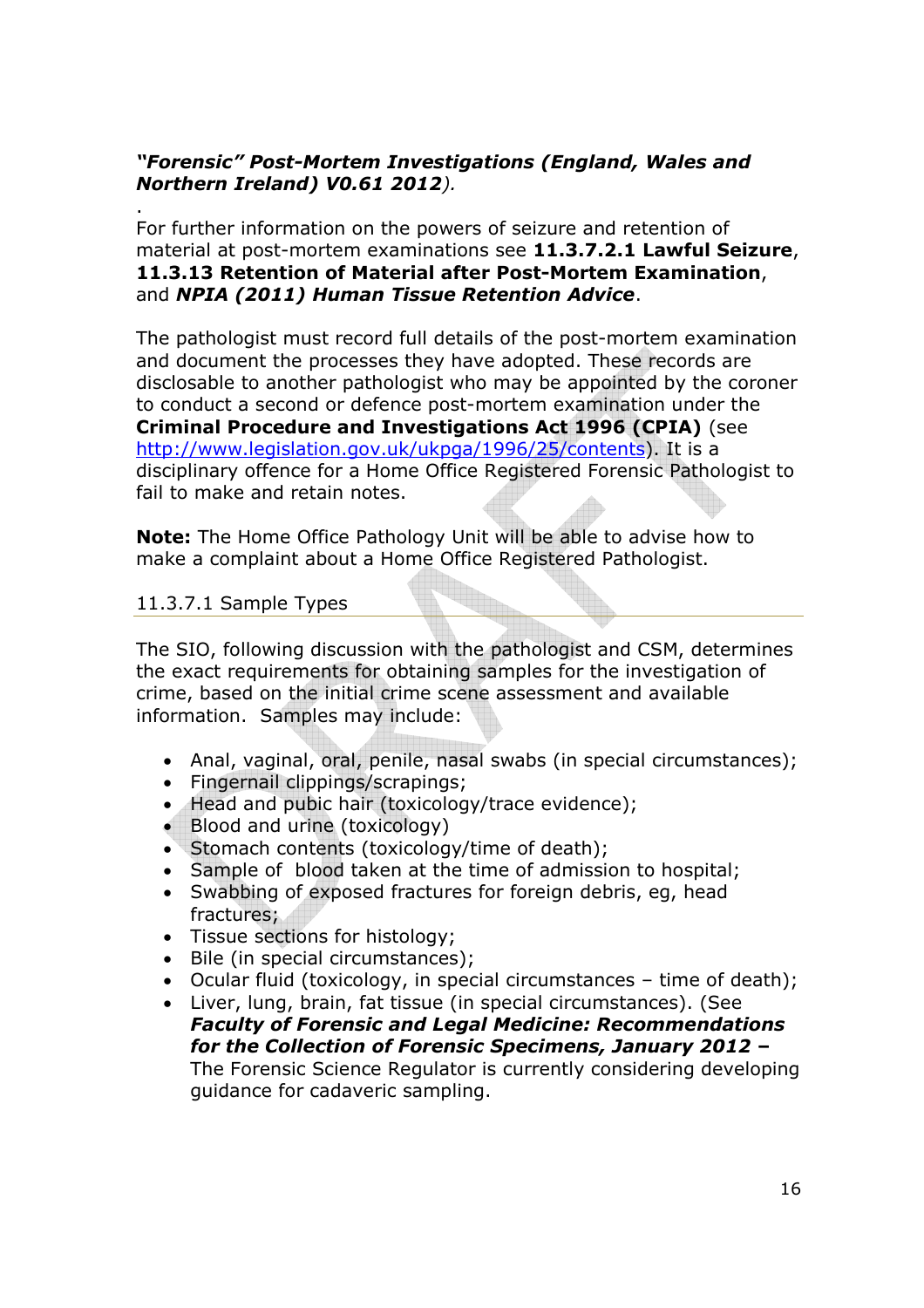#### 11.3.7.1.1 Lawful Seizure

There are two main sources of law relating to powers of seizure at a post-mortem examination.

1) The Powers provided by the Coroners Rules 1984 in relation to the preservation of material:

- which bears upon the identification of the deceased; or
- which bears upon the cause of death;

and

2) Police powers under section 19 of PACE, or less frequently used common law powers, are used to seize evidence relative to the investigation of crime. In rare cases it may be necessary to use a Section 8 PACE warrant.

As section 19 of PACE can only be used when a constable is lawfully on premises, seizure of items when not on premises can be made using common law powers; see Appendix A Report on the Police Human Tissue Audit, 2012.

A coroner's powers do not, therefore, extend to the **seizure** of evidence but they must be kept informed when material is **preserved** from the body during post-mortem examination. In the police investigation of suspicious death cases, as with all criminal investigations, it is essential that the appropriate lawful power of seizure is used to enable continued lawful retention of evidence by the police and to bring it under the purview of such legislation as the CPIA for disclosure purposes.

To assist the police investigation and to ensure that the coroner's requirements are satisfied, the Coroners Amendment Rules 2005 (see http://www.homeoffice.gov.uk/about-us/corporate-publicationsstrategy/home-office-circulars/circulars-2005/025-2005/) require that the pathologist, or any other person who preserves material under the coroner's authority, provide a single list of retained material (ie, human tissue) from the post mortem examination for the coroner and SIO. This should be a consolidated list of items retained under police powers or on behalf of the coroner.

A single list of all material retained at the post mortem should be produced and provided to the SIO, pathologist and the coroner. This list must be updated if material is returned to the body or next of kin, sent for further examination or returned to the coroner. The list must form a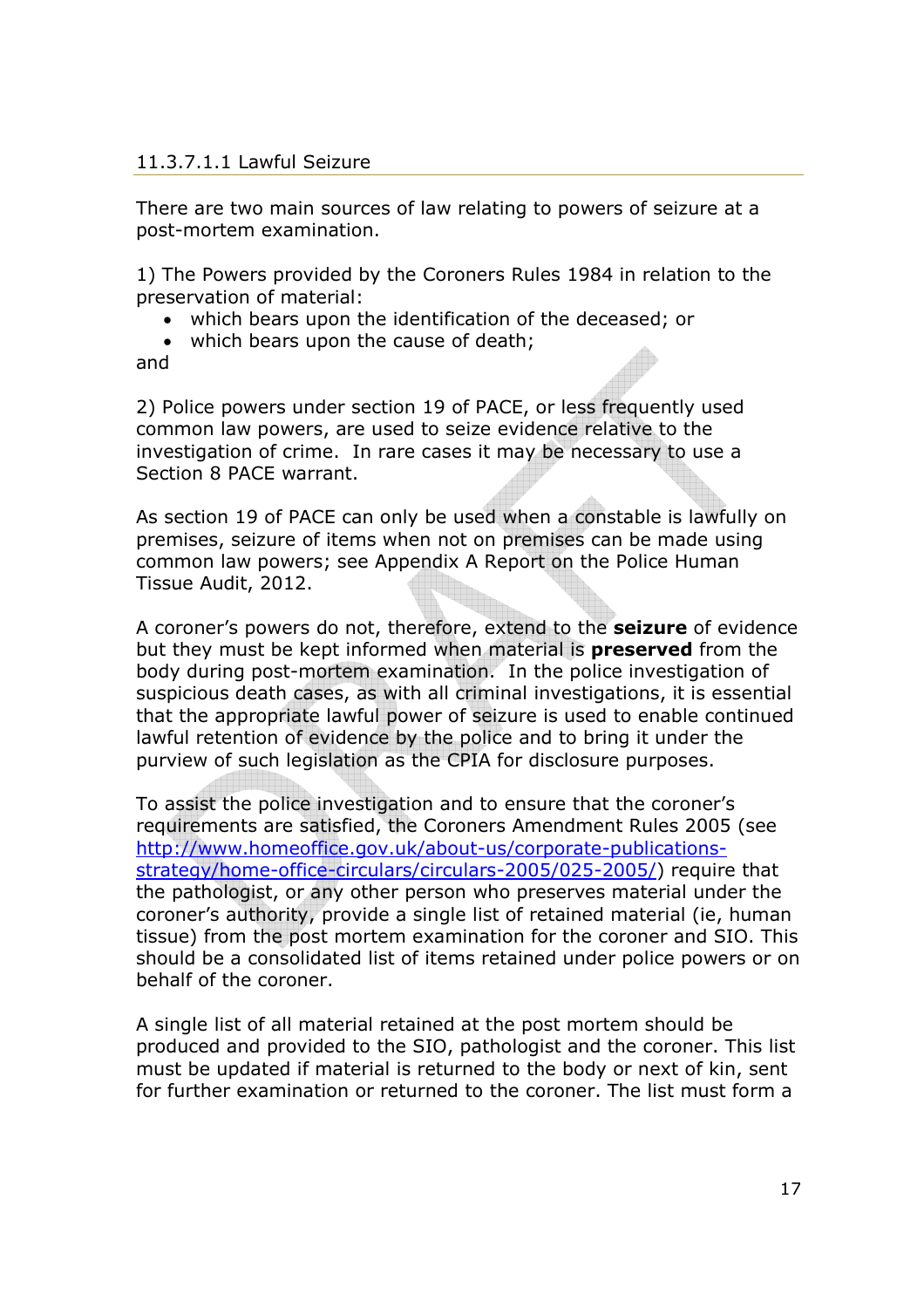comprehensive history of the material, which is auditable and from which the provenance of the material can be ascertained.

Material taken at a post mortem under coronial powers may subsequently be seized under police powers if required.

Human tissue seized under police powers can be lawfully retained under section 22 of PACE Act 1984 (see

http://www.legislation.gov.uk/ukpga/1984/60/section/22) or common law and will automatically engage police obligations of retention and disclosure to the Criminal Procedure and Investigations Act, 1996 (CPIA).(See 11.3.13 Retention of Material After Post-Mortem Examination).

In summary, it is advised that PACE is used to seize all exhibits from the deceased at the scene (if in premises) and the post mortem examination. If the deceased is not in premises, Common Law police powers should be used.

# 11.3.8 EXHIBITS

Weapons and other items found at the scene will need to be assessed by the CSM, SIO and pathologist before the body is transferred to the mortuary if the weapon is still in situ within the body. The SIO should also consider the potential risks of taking recovered weapon exhibits to the mortuary due to cross-contamination issues.

Exhibits **must** be properly packaged to avoid contamination and to ensure continuity, but also, where possible, be clearly visible. A packaged knife must allow the width and length to be measured. Ideally, a photo taken of the weapon at the scene with a scale before recovery and packaging is sometimes better than the opaque tubes used for the mortuary. If the item requires actual viewing by the pathologist either pre or post forensic evaluation, the packaging will need to be renewed and the exhibit label signed by the pathologist.

Other material may be of mutual interest to the pathologist and the investigative team; it should, therefore, be preserved either at the crime scene or during the post-mortem examination. Examples of such articles include:

• Ballistic projectiles;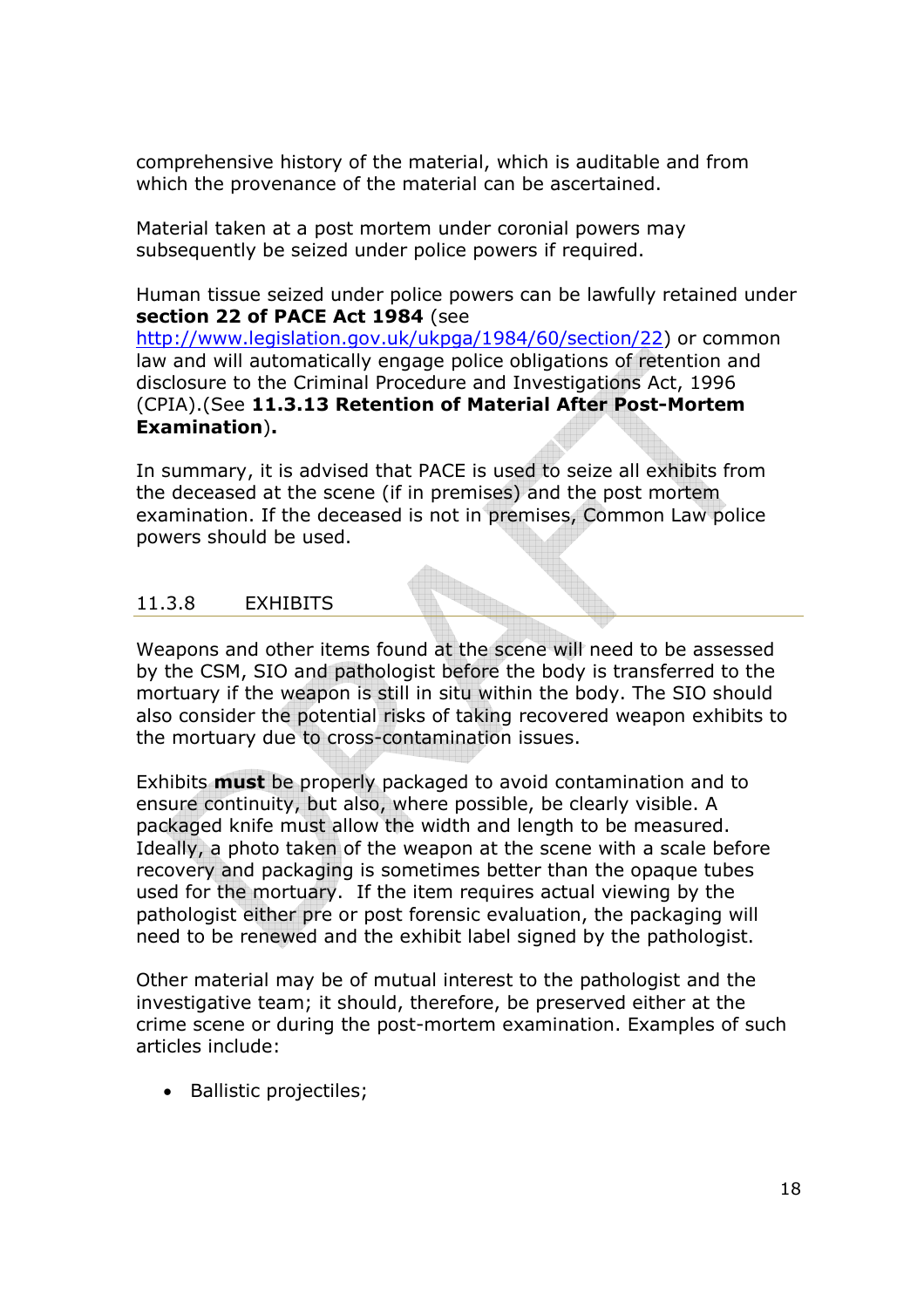- Extraneous items such as hairs, fibres, blood or semen on the body;
- Ligatures (do not cut or undo the knot).

The SIO should consider:

- All items/samples are seized under PACE or Common Law (if appropriate) for all suspicious deaths and exhibited and reviewed after the post-mortem examination;
- If items/samples are retained, clearly document the reasons: for example released to the coroner for the inquest and then reviewed for disposal or seizure, or retained for an unsolved criminal investigation and/or disposed of and the family informed after an inquest or end of a criminal sentence.

SIOs should ensure that all exhibits taken at the post mortem are subject to the same integrity and continuity as other exhibits. (See Forensic Science Regulator's Guidance (2012) Legal Issues in Forensic Pathology and Tissue Retention V1.33).

#### 11.3.8.1 Recording the Post-Mortem Examination

The pathologist, in consultation with the SIO and other experts, must make a record of all injuries and assess their significance.

Visual recording, particularly of a specific process, can be useful in facilitating the review of a post mortem. This can be conducted depending on the views of the coroner and pathologist. Visual recording can be of value to:

- Create as near a complete record of the processes as possible;
- Facilitate further examination of the body in its original state;
- Assist the process of a second post-mortem examination, if one is needed;
- Assist the SIO and the investigation team in understanding crucial elements of the post-mortem examination in specific cases;
- Record the removal of ligatures and other devices from the body, where possible. These might be best captured by some form of hand-held camera, either video or still, that can be manoeuvred manually to show precisely how a particular device was applied to the body. Such a visual recording might also assist a virtual reconstruction, where this is subsequently deemed appropriate.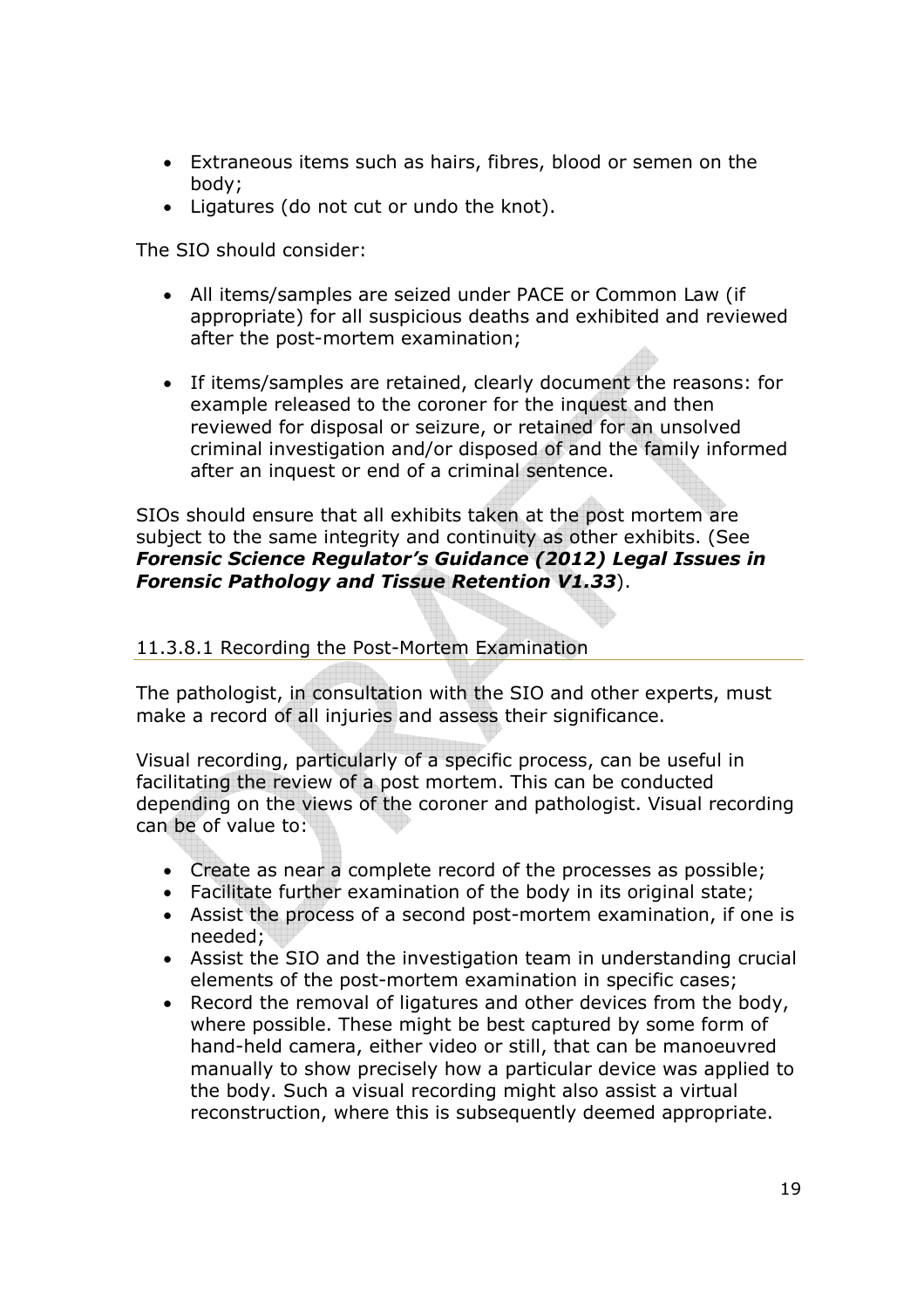When still photographs are taken, it is essential to obtain detailed photographic evidence of external and internal injuries with a scale, in a legible order with a covering index (see Code of Practice and Performance Standards for Forensic Pathology in England, Wales and Northern Ireland January Draft V1.62 2012). The following general principles apply:

- Photographs at the post-mortem examination should be taken under the direction of the pathologist;
- All individual/groups of injuries should be photographed with a scale;
- Photographs should be taken at an angle of ninety degrees to the injury or group of injuries;
- In addition to directed photos, the SIO may request more specific photographs;
- Where the identity of the victim is unknown, photograph the victim's clothing, tattoos, marks and unusual scars. Care must be taken when photographing clothing in the mortuary because of the dangers of contamination; clothing can always be described in detail at the post-mortem examination and photographed after the examination.

External examination of the body may reveal surface fragments of material that may be trace evidence, such as flakes of paint, glass fragments, fibre, blood, semen or hairs embedded in wounds. Foreign material may also be present under the fingernails and may include hairs, fibres, skin fragments and blood from the attacker. It is essential that these items are correctly photographed, seized, packaged, labelled and retained.

The body should be photographed while fully clothed and particular attention paid to injuries and damage to the clothing. Care must be taken when removing clothing from the victim, as valuable evidence may be altered or destroyed. Undressing the body should only take place in the presence of the pathologist. All clothing should be fully searched and any items found properly exhibited.

Body maps may be used to record the position of injuries, marks, scars and any other distinguishing features, but the pathologist should be aware that these are disclosable. It is important that only one set of contemporaneous notes (with or without diagrams) is taken and produced by the pathologist. A trained photographer should be used at post mortems at the direction of the pathologist and SIO. Consideration should also be given to using specialist photography and alternative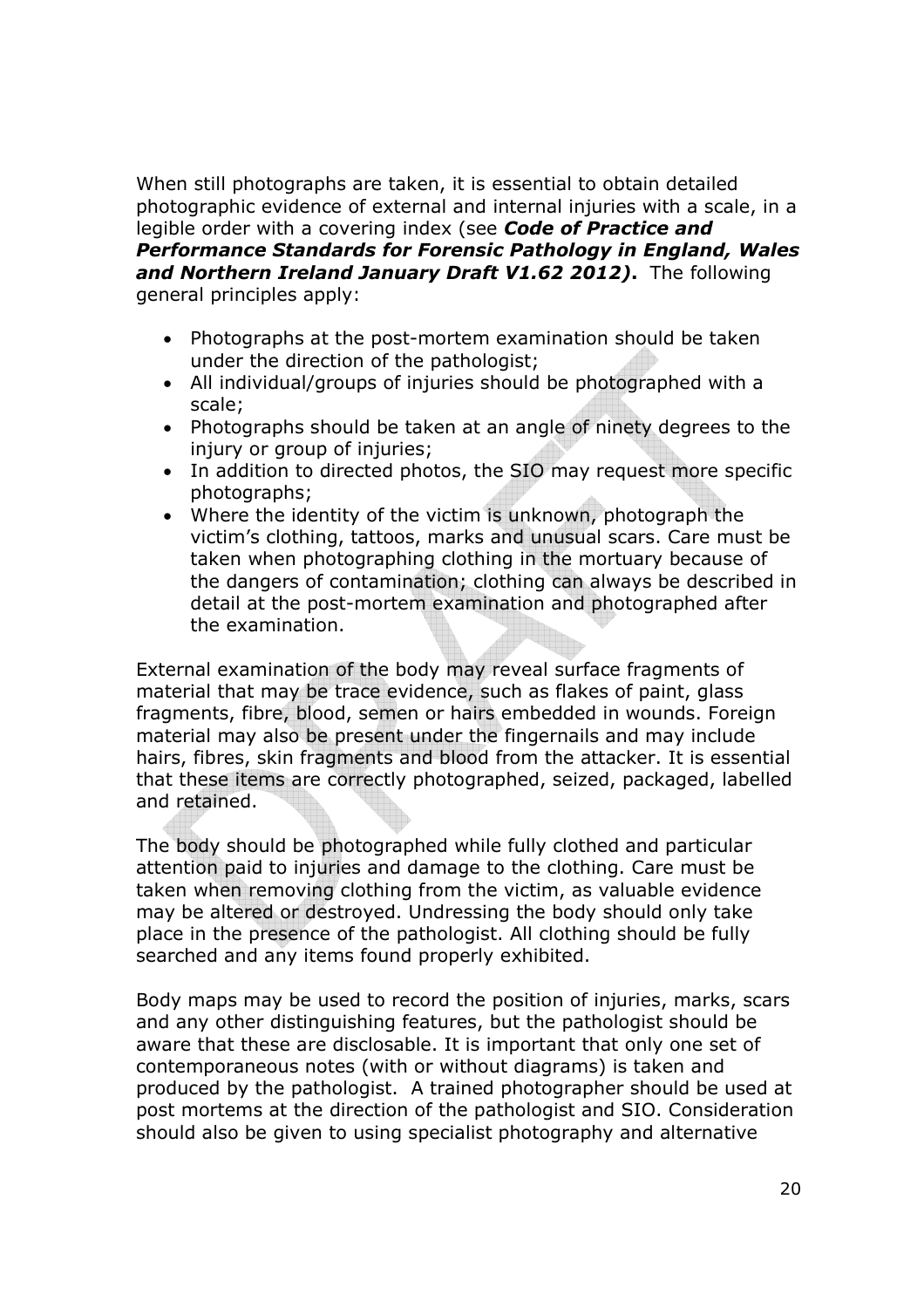light sourcing to enhance specific injuries. If there are a number of bruises or other injuries, it is good practice that the pathologist gives each an identifying number when photographed for ease of reference. All photographs taken at the post mortem may be disclosable under the CPIA 1996. This includes photographs taken by the pathologist themselves.

## 11.3.9 THE POST-MORTEM EXAMINATION REPORT

When the post-mortem examination is complete, the pathologist will produce a report for the coroner. Under rules 10 and 13 of the Coroners Rules 1984 that report shall not be supplied to anyone else, including the SIO, without authorisation from the coroner. Once the coroner has agreed, a section 9 Criminal Justice Act 1967 statement will be provided to the police. In practice coroners usually consent to the pathologist providing the SIO with a copy of the report.

The report should be written as soon as possible within an agreed timescale. The pathologist will make notes, sketches and body maps during an examination, in accordance with the standards laid out in the Code of Practice. These additional documents are disclosable under the CPIA, Some aspects of the post mortem examination, such as examination of the brain, may take considerable time to complete and so could delay the final report. In order to allow the SIO to use the information revealed in other aspects of the post-mortem examination, the SIO should ask the pathologist to provide a rapid interim account to the coroner within fourteen days of the post-mortem examination. (See Code of Practice and Performance Standards for Forensic Pathology in England, Wales and Northern Ireland January Draft V1.31 2012). The SIO should, however, be aware that the results of any subsequent tests may significantly alter the findings in the interim or preliminary report and hence the conclusions of the final report could differ greatly. In complex cases the pathologist should provide the coroner and SIO with a provisional timetable for the production of the final report. When the post-mortem examination report is expected to be delayed, the SIO should liaise with the coroner and pathologist.

There should be a full debriefing between the SIO and the pathologist, followed by a preliminary circulation of the findings and relevant injuries identified by the pathologist. The full report is submitted following the coroner's authorisation once all the scientific examinations have been completed.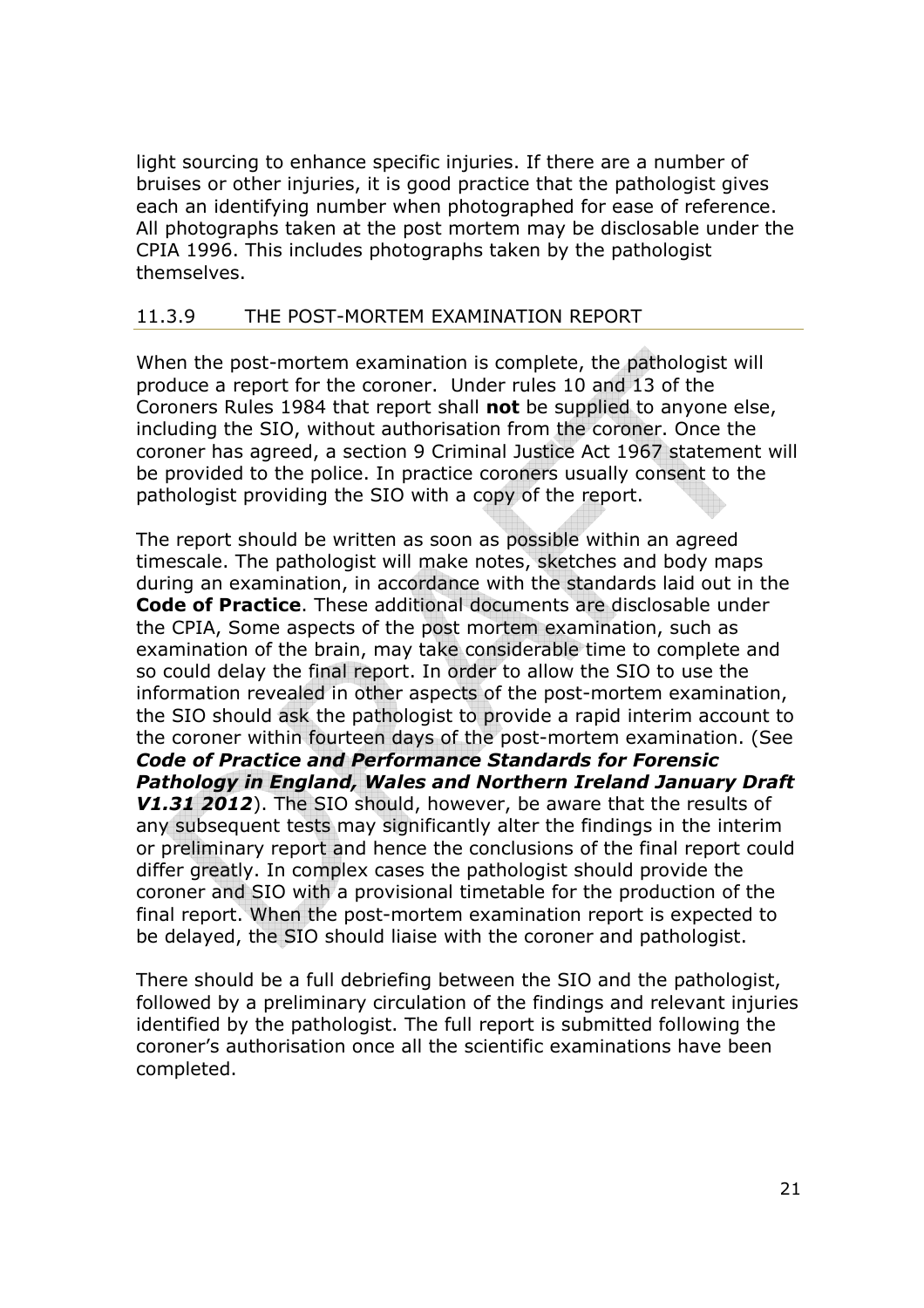The SIO, or Deputy SIO, should go through the findings with the pathologist at the time of the post-mortem examination. It is essential that the SIO ensures the pathologist is kept up to date with any investigative developments, even after the report has been produced to the coroner and agreement has been given for it to be supplied to the SIO. If information subsequently revealed by the investigation impacts on the conclusions contained in the post-mortem examination report, the pathologist should produce a supplementary report incorporating that information and drawing further conclusions.

It is good practice to supply the pathologist with a record of all the exhibits taken, with their relevant exhibit numbers, at the completion of the post-mortem examination so that an accurate reference can be made to them in the report.

## (See Forensic Science Regulator's Guidance (2012) Legal Issues in Forensic Pathology and Tissue Retention V1.33.)

As an overview the post-mortem examination report should include:

- The information the pathologist received in advance of the port mortem examination.
- Confirmation that the data justifying the decisions and actions taken at the examination of the scene and the body have been retained.
- Details of all investigations made either personally or by submission to a laboratory for report.
- Conclusions drawn and an explanation for them. Where unusual features are found but are concluded not to be relevant, the pathologist must explain why the finding has been discounted.
- The reasoning why a particular explanation is favoured where findings are open to alternative explanations.
- The reasoning that supports the conclusions, detailing all the material drawn on to support that reasoning, including reference to pertinent and current literature.
- All samples that have been retained by the pathologist, whether or not these have been assigned police exhibit references.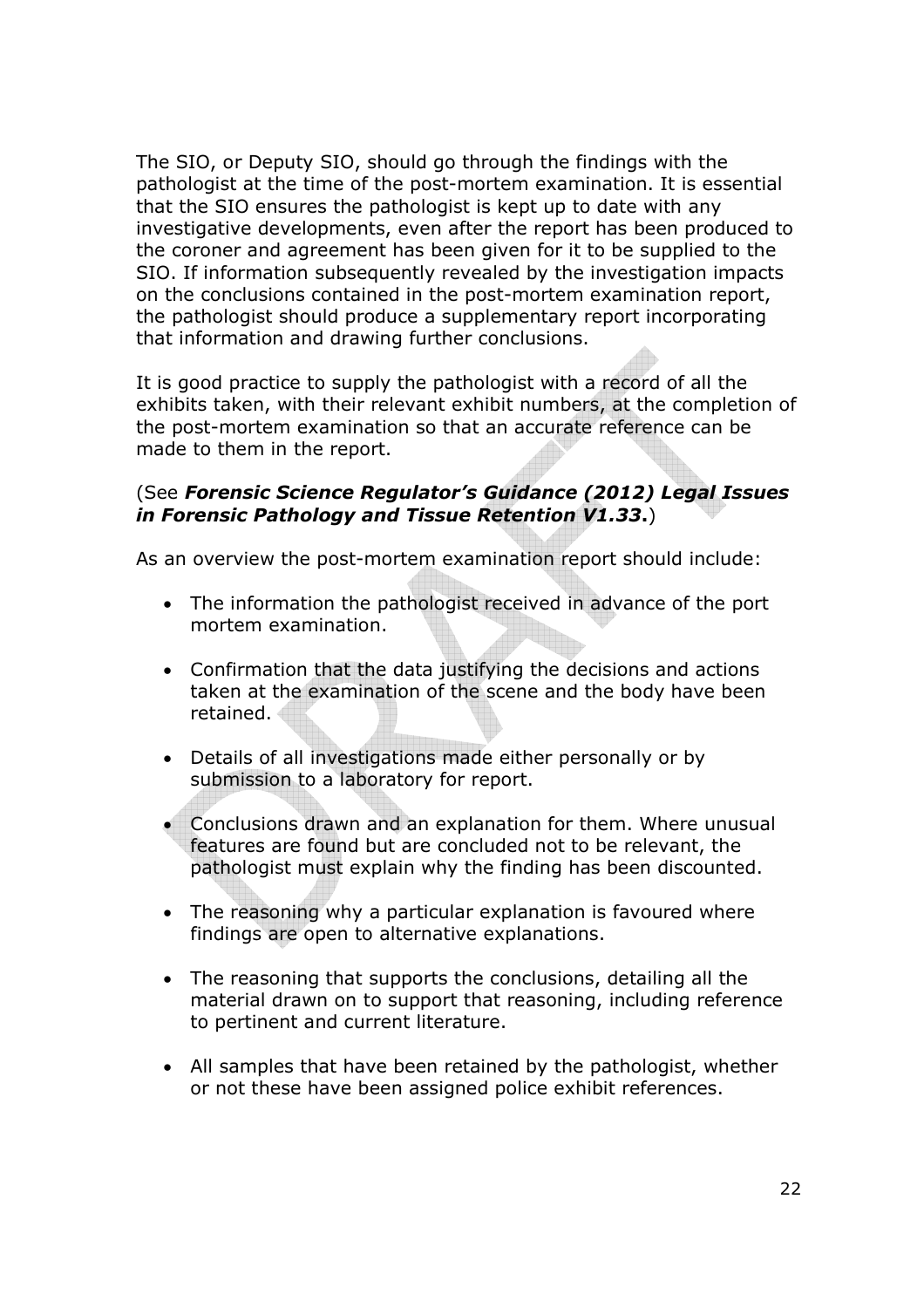• Any other information required under the Crown Prosecution Service guidance on expert witnesses' obligations on disclosure (Annex K of the CPS Disclosure Manual).

See also Part 33 of the Criminal Procedure Rules 2012 (SI 2012/1726) regarding expert witnesses and the legal requirements that must be covered in an expert's report.

# 11.3.10 INTERPRETING POST-MORTEM EXAMINATION RESULTS

The post mortem examination findings, after they have been authorised by the coroner to be supplied to the SIO, represent a vital component of the investigative process. It is important for the SIO to consider the significance of the findings, i.e. the interpretative facts of the post mortem examination, for example, by asking 'What does this injury mean?'.

The pathologist will contribute to the interpretation of the post mortem examination results by:

- Attending conferences called by the police or the CPS to discuss the pathologist's report and/or other issues involved in the case;
- Explaining clearly all the findings and their interpretation in the context of the case;
- Considering alternative explanations, testing alternative hypotheses, drawing conclusions and giving advice based on the facts of the case and established scientific principles;
- Stating what is required before additional conclusions can be drawn, and requesting those requirements are fulfilled before any further opinions are given;
- Identifying, clarifying and summarising areas of agreement and disagreement;
- Requesting feedback to determine whether those involved in the investigation understand the outcomes of the consultations.

The SIO may wish to explore the following issues:

• Cause of Death - which injury was responsible for death? If there are multiple injuries, which one was the fatal injury? Significance of injuries? Degree of force used? What medical intervention was involved?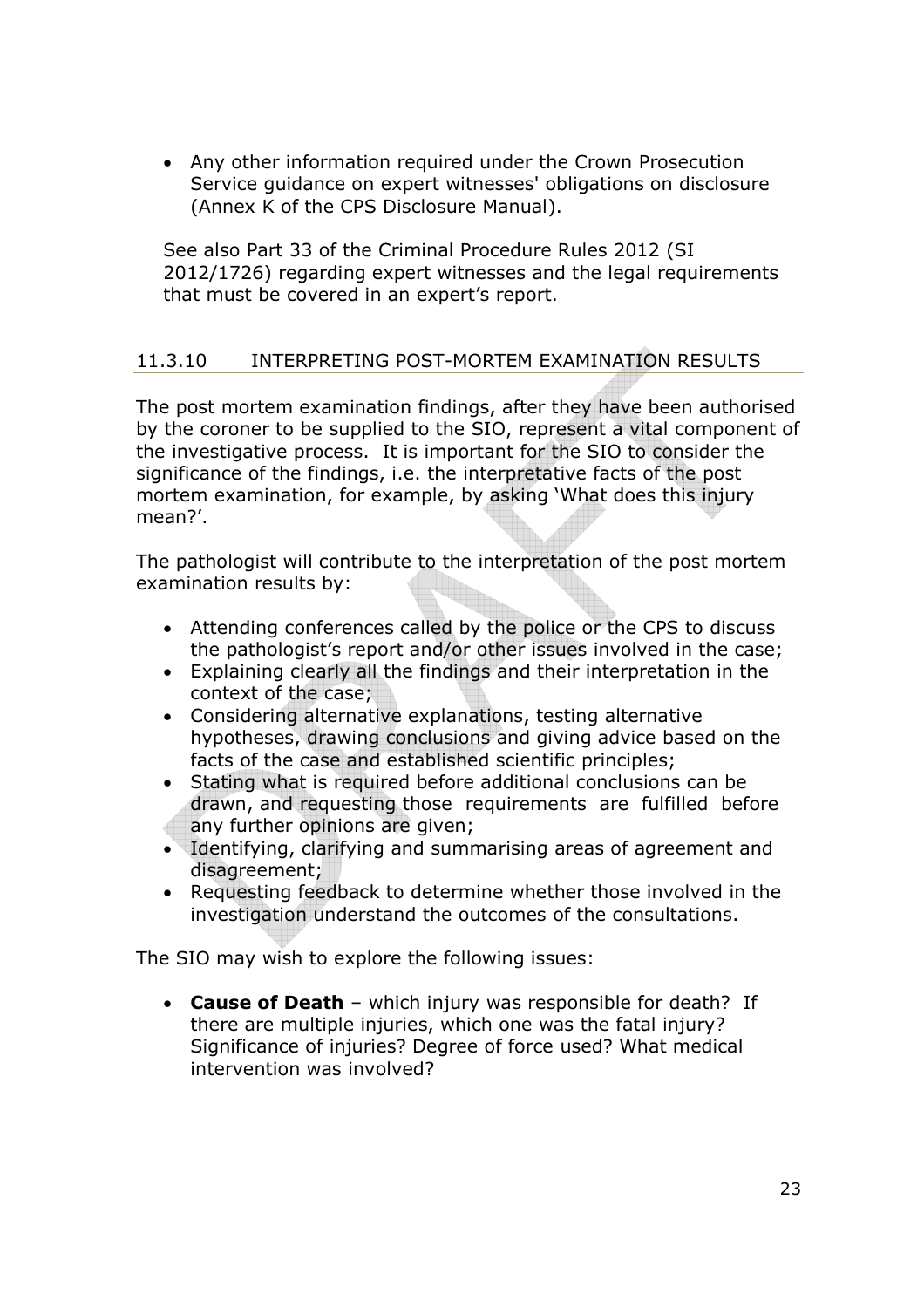- Time of Death this is useful for setting 'Relevant Time', for enquiry parameters. It may prove the suspect could have had access to the victim.
- Toxicology is there evidence of victim drug abuse? Was the victim drugged or intoxicated? Stomach contents may give evidence of lifestyle or sequence of events.
- Level of Attack likely to give an indication of the mode of attack, the degree of force used and over what period. Was the victim capable of 'fight or flight'? What was the likelihood of the offender being injured? Was there evidence of post mortem violence?
- Injury Analysis number and type of injuries. How were the injuries caused? Evidence of defence wounds? Timing of injuries in relation to time of death? Evidence of gratuitous violence? Were there injuries caused before or after death? Are injuries consistent with accounts of witnesses? Is there evidence of bodily contact, eg, bites and scratches? Consideration should also be given to exploring the support and advice offered by the National Injuries Database, telephone 0845 000 5463
- Body Deposition Site evidence that the deposition site was not the murder site?
- Disguise Cause attempts by the offender to disquise the cause of death.
- Sexual Motivation is there evidence of sexual interference, such as: rape, oral sex, shaving pubic hair (due to occupational, and/or ethnic/cultural reasons) penile penetration, clothing removal and semen deposits? However, the absence of such evidence does not preclude a sexual element.
- Weapon Analysis type of weapon used, number of weapons, weapon found at the scene?
- Victimology hate crime considerations, general health of the victim, sexual orientation, evidence of recent assaults.
- Size and Physique of Victim evidence of the victim being restrained before death? Is it likely that the victim could have posed a threat after being injured? The position of defence wounds may assist.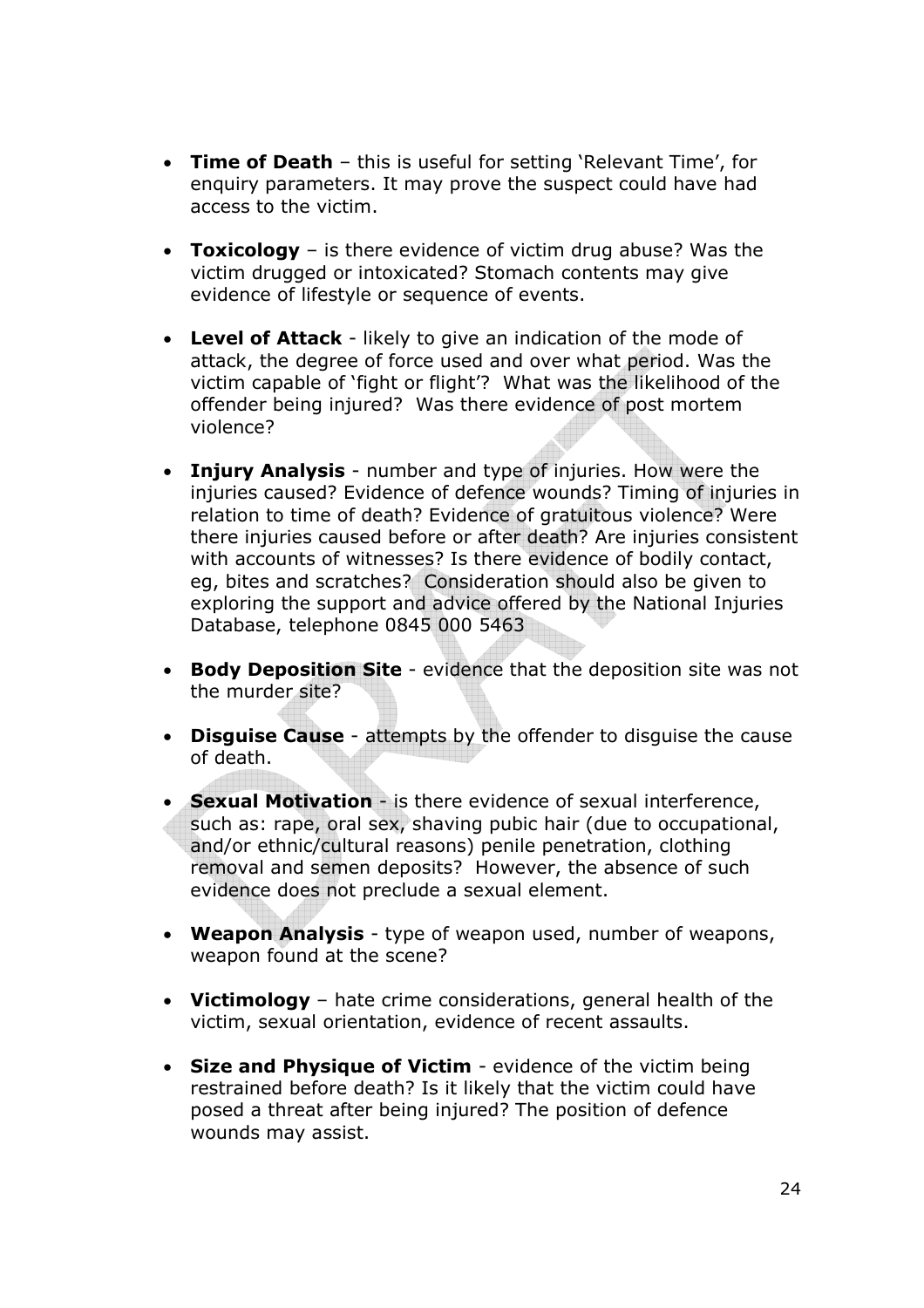# 11.3.11 DEFENCE AND SECOND POST-MORTEM EXAMINATIONS

A coroner, at the request of the defence and in the interests of justice, having been informed that a person may be charged with murder, manslaughter or

infanticide, will usually agree for a further post-mortem examination to be conducted by another pathologist. However, where no offender has been identified or charged, a second, independent post-mortem examination can be conducted within twenty-eight days of the first post mortem-examination, in anticipation of any future defence

requirements. This will help to facilitate the early release of the body (see Home Office Circular 30/1999 Post Mortem Examinations and the Early Release of Bodies

http://www.nationalarchives.gov.uk/erorecords/ho/421/2/circulars/199 9/hoc9930.htm).

Any report prepared for a solicitor acting for a defendant is likely to be a legally privileged document and not available to the police.

The coroner will not usually object to a further post-mortem examination being conducted for family members or other persons charged with having caused or contributed to the death, provided that such further examinations are conducted in the interests of justice and without undue delay, with proper notice being given to the coroner.

Whenever a post-mortem examination is required on behalf of the defence, details of the pathologist acting on behalf of the defence should be given to the coroner without delay as this will assist in the early release of the body. (It may be useful to visually record the initial post-mortem examination if the facilitation of a second post-mortem examination is not available.)

Any second post-mortem examination may be conducted by a non-Home Office Registered Forensic Pathologist. Such pathologists must adhere to the same standards as a Home Office Registered Forensic Pathologist. Defence solicitors will need to establish, for example, the nature of the wounds and cause of death. They will also need to examine the first post-mortem examination report, photographs and any other relevant items. Investigators should ensure that this documentation is available, subject to the coroner's **prior approval**.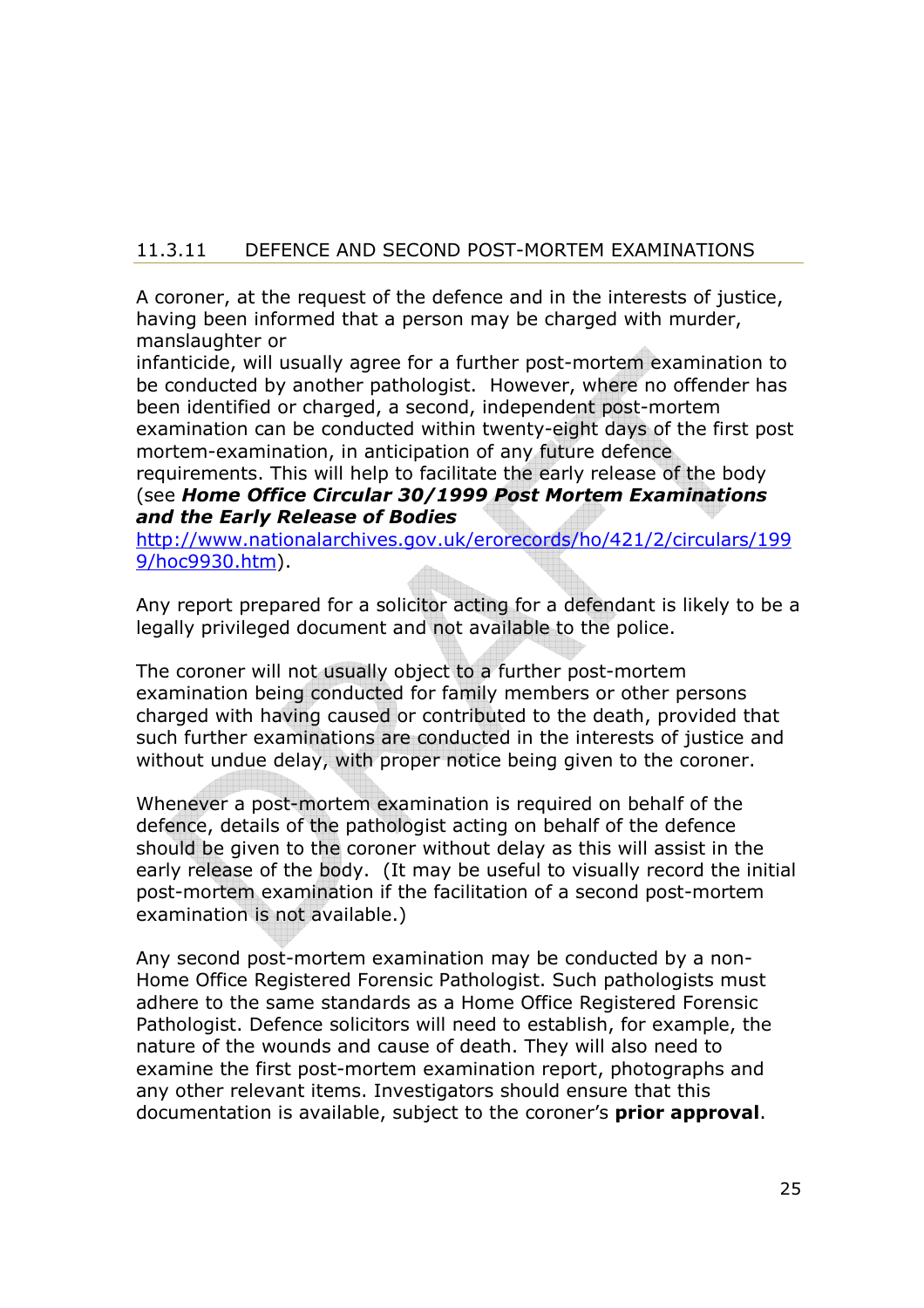The original pathologist should be invited to be present and, where possible, the SIO or a representative and a photographer.

As above, a second post-mortem examination report produced on behalf of the coroner at the request of the defence may not be given to the police. This report is intended for the defence should someone be charged at a later date. These reports are variable – some limit themselves to confirmation of the facts of the first post-mortem examination, for example, demographics, site, size, type of injuries etc. with no attempt to form conclusions, others include extensive conclusions and opinions

The coroner can decide to provide the police with a copy of the report from any secondary post-mortem examinations commissioned by the coroner in the absence of any charged suspects, and may order a third post-mortem examination if there are significant differences of opinion between the first and the second post-mortem examination. The coroner will retain the second report, and if an arrest in connection with the death is subsequently made, they will then provide a copy of the second report to that defendant or their legal representatives.

The third pathologist should be independent of the first two pathologists, ie, preferably from a different practice. As soon as the coroner has decided that no further examination is necessary, the body will be released for disposal by the family or executors.

On occasions, samples from the body are sent by the forensic pathologist to a pathologist acting for the defence. The forensic pathologist should be required to ask the SIO for permission to do this and mechanisms need to be in place to ensure that these samples are returned to facilitate disposal in an appropriate manner. Forensic pathologists should also be mindful of the requirements under the rules 9 and 12 of the Coroners Rules 1984 to notify the coroner of material that they preserve, and of provisions in the Human Tissue Act 2004.

# 11.3.12 RELEASE OF THE BODY

#### Home Office Circular 30/1999 Post Mortem Examinations and the Early Release of Bodies (see

http://www.nationalarchives.gov.uk/erorecords/ho/421/2/circulars/199 9/hoc9930.htm) relates to the release of bodies in cases involving suspicious death. This circular states that, subject to the interests of the criminal justice system, it is the responsibility of all agencies to treat the early release of the body as a priority.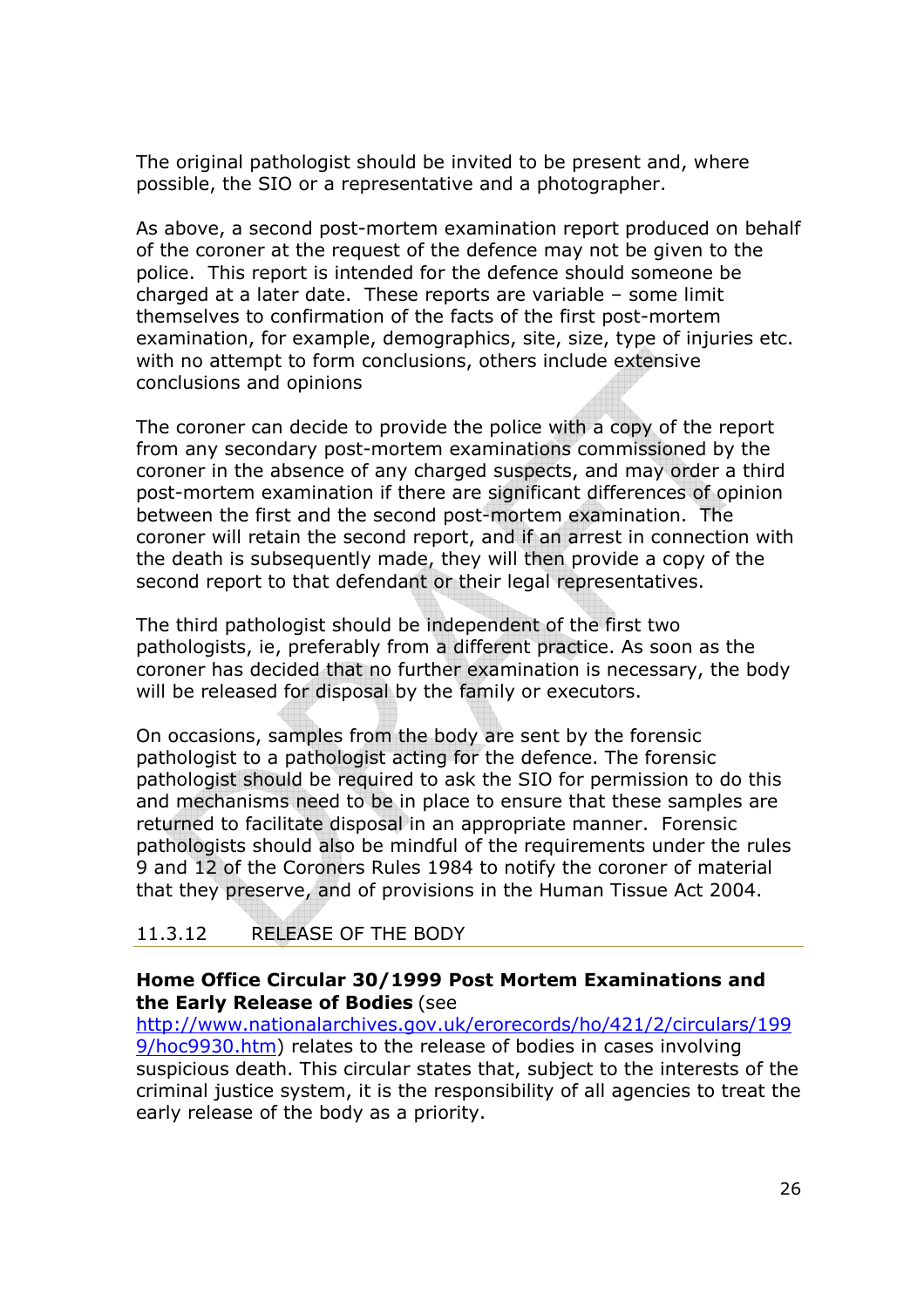It should also be a priority for the SIO and FLO to help the family to cope

with their grief. Consideration should be given to cultural and religious beliefs held in certain communities, eg, Muslim and Jewish, that burial should occur within twenty-four hours and in any case as soon as practicable following death.

There may be a natural resistance from some communities regarding a post-mortem examination. This could be based on cultural or religious beliefs that the body should be left intact following death.

These matters require a sensitive response from the SIO, who should bring them to the attention of the coroner. Further information in respect of this is available from the Equality and Human Rights Commission. (See http://www.equalityhumanrights.com/aboutus/advice-from-our-helpline).

The SIO and the coroner should be proactive in pursuing an early resolution of all post-mortem examinations and ensure that the conclusion of the body examination process has been communicated effectively to the family via the coroner's officer and the FLO in order to allow for the funeral to take place as soon as possible.

The SIO in consultation with the coroner should consider the following issues when contemplating the release of a body:

- Whether the identification of the victim is in dispute;
- The evidential value of retaining the body;
- The needs of the investigation;
- The need for a defence or second port mortem when the identity of the offender is unknown.

When the report is received, the coroner will provide copies of it to all those having a proper interest, including the SIO (unless the postmortem examination report is made for the purpose of the defence, in which case it is unlikely to be shared with the police – as detailed above) and any person who has been charged in connection with the death (and to their legal advisers). Any photographic or video recording taken at an examination will also be made available by the police. The deceased's next of kin should also be advised that the report is available, if appropriate.

The coroner will not release the body unless all those having a proper interest confirm in writing that they have no objection to the body being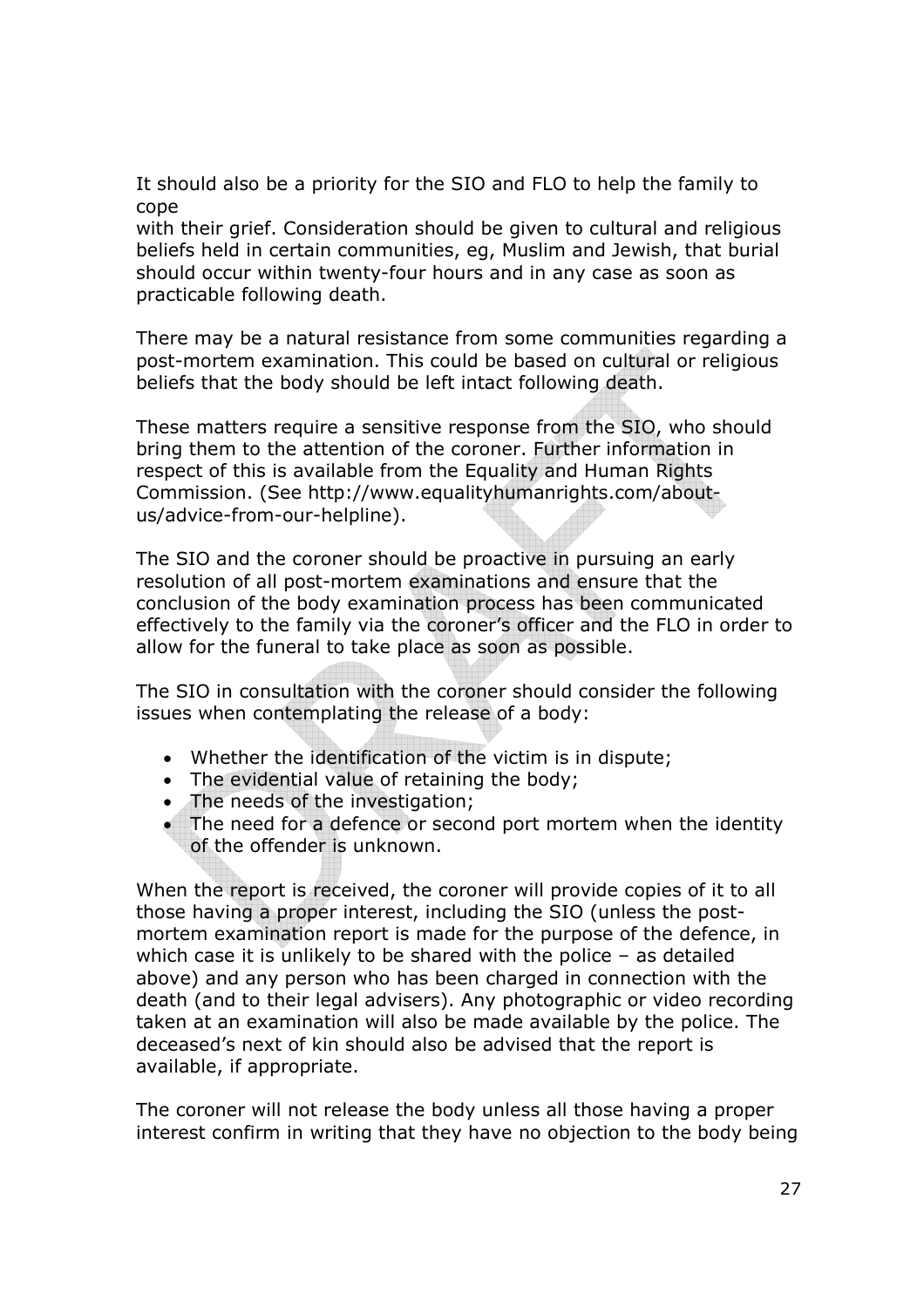released. The coroner will notify his or her intention to release the body, in writing, to all such persons who have not yet confirmed their interest.

If the SIO advises the coroner that a person is likely to be arrested within twenty-eight days of the discovery of the homicide, they will not release the body until the person is charged, or until the expiration of that period - whichever is the shorter. The coroner will serve, on any person who is charged, a copy of the report of the initial examination and any records of it. However it should be noted that in practice there can be a considerable period of time before this can be done; the forensic pathologist may have to await the outcome of specialist investigations before he or she can complete his or her report. It may be possible, initially, (to facilitate performance of the second postmortem examination) only to release the provisional findings of the forensic pathologist.

Where the coroner is initially informed that a person may be charged within twenty-eight days of the discovery of the homicide and it subsequently appears unlikely that any person will be so charged, the SIO should inform the coroner at the earliest opportunity.

Families will want to know details of when the deceased will be released for the funeral and subsequent burial or cremation. The FLO should facilitate this request, through the coroner's officer after consultation with the SIO. The coroner has custody of the body and ultimately the decision for release rests with them, and the SIO should ensure that the coroner is consulted and advised about any enquiry made.

Families should be asked if they wish to wait to receive the body complete (this could take a long time), or if they would prefer the body to be returned speedily. However, they should be made aware that some material from the body may be preserved for further examination or evidential reasons for many months or years. For example, if neuropathological examination of the brain is necessary, it may be in excess of six weeks before a report is available. In paediatric cases delays may be longer.

See Scott, I. (2010) Organ and Tissue Donation Opportunities during Police Investigations into Suspicious Deaths or Fatal Road Traffic Collisions. The Journal of Homicide and Major Incident Investigation, Volume 6, Issue 1.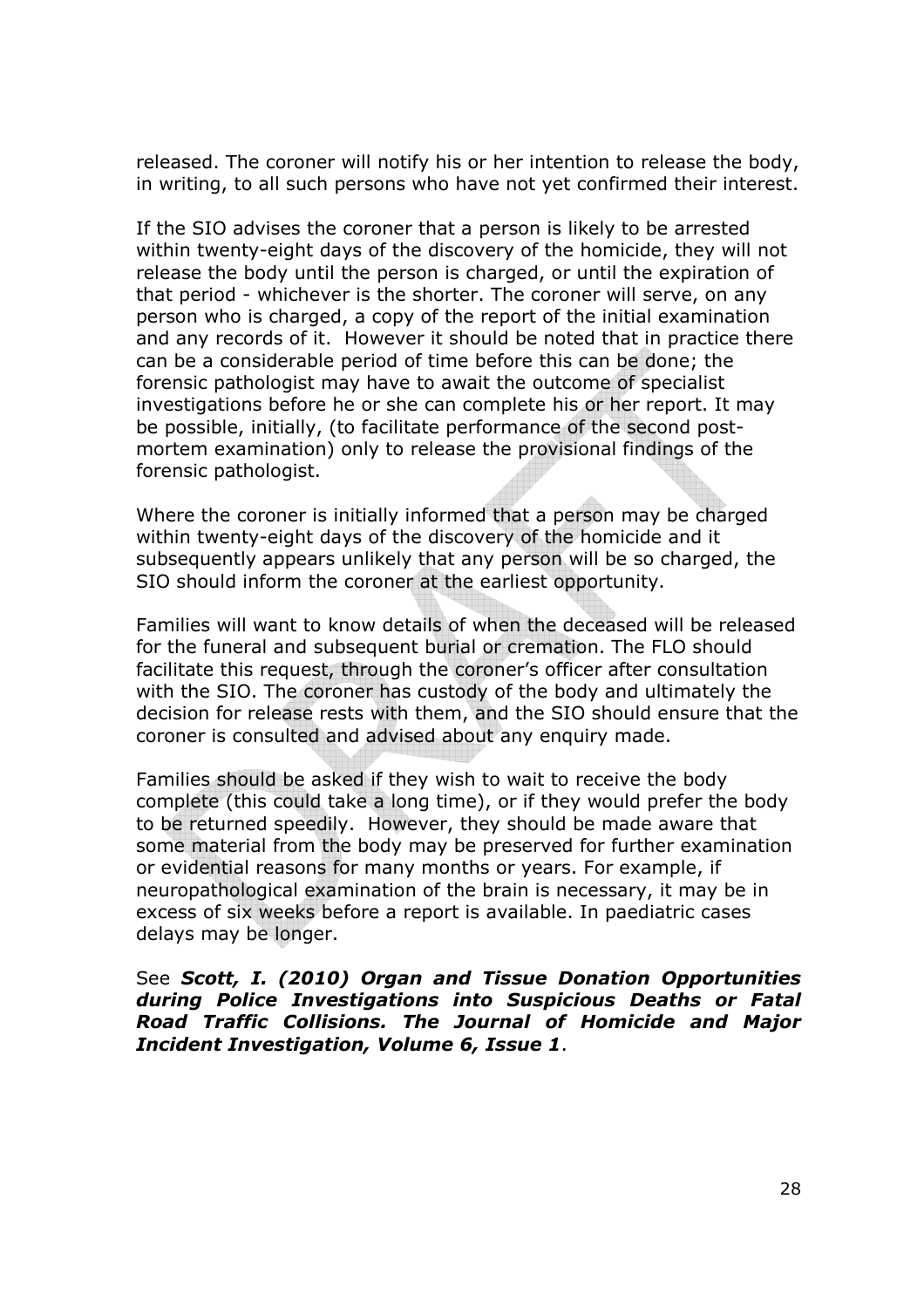#### 11.3.13 RETENTION OF MATERIAL AFTER POST MORTEM EXAMINATION

SIOs should be aware that material taken from the body and seized as part of a criminal investigation (under section 19 of PACE or under common law), is subject to the same level of continuity as any other police exhibit. As such material will go to specialists and will be out of direct police control. The SIO must ensure that the specialists who handle the exhibit maintain and evidence continuity.

The statutory duty to inform the relevant persons about which material has been preserved lies with the coroner. Although the Human Tissue Act does not apply to criminal justice samples, the Home Office and the Human Tissue Authority advise that the principles of the Act and relevant code of practice should be followed.

The SIO must be confident of:

- A lawful power to seize
- A lawful purpose to examine
- Clear policy for disposal
- The fact that the coroner has been informed in writing of all material preserved as provided by rules 9 and 12 of the Coroners Rules 1984.

Police may retain samples under section 22 of PACE, as set out in Code B below:

#### (c) Retention Code B of PACE

- 7.14 Subject to paragraph 7.15, anything seized in accordance with the above provisions may be retained only for as long as is necessary. It may be retained, among other purposes:
	- (i) for use as evidence at a trial for an offence;
	- (ii) to facilitate the use in any investigation or proceedings of anything to which it is inextricably linked;
	- (iii) for forensic examination or other investigation in connection with an offence;
	- (iv) in order to establish its lawful owner when there are reasonable grounds for believing it has been stolen or obtained by the commission of an offence.

7.15 Property shall not be retained under paragraph 7.14(i), (ii) or (iii) if a copy or image would be sufficient.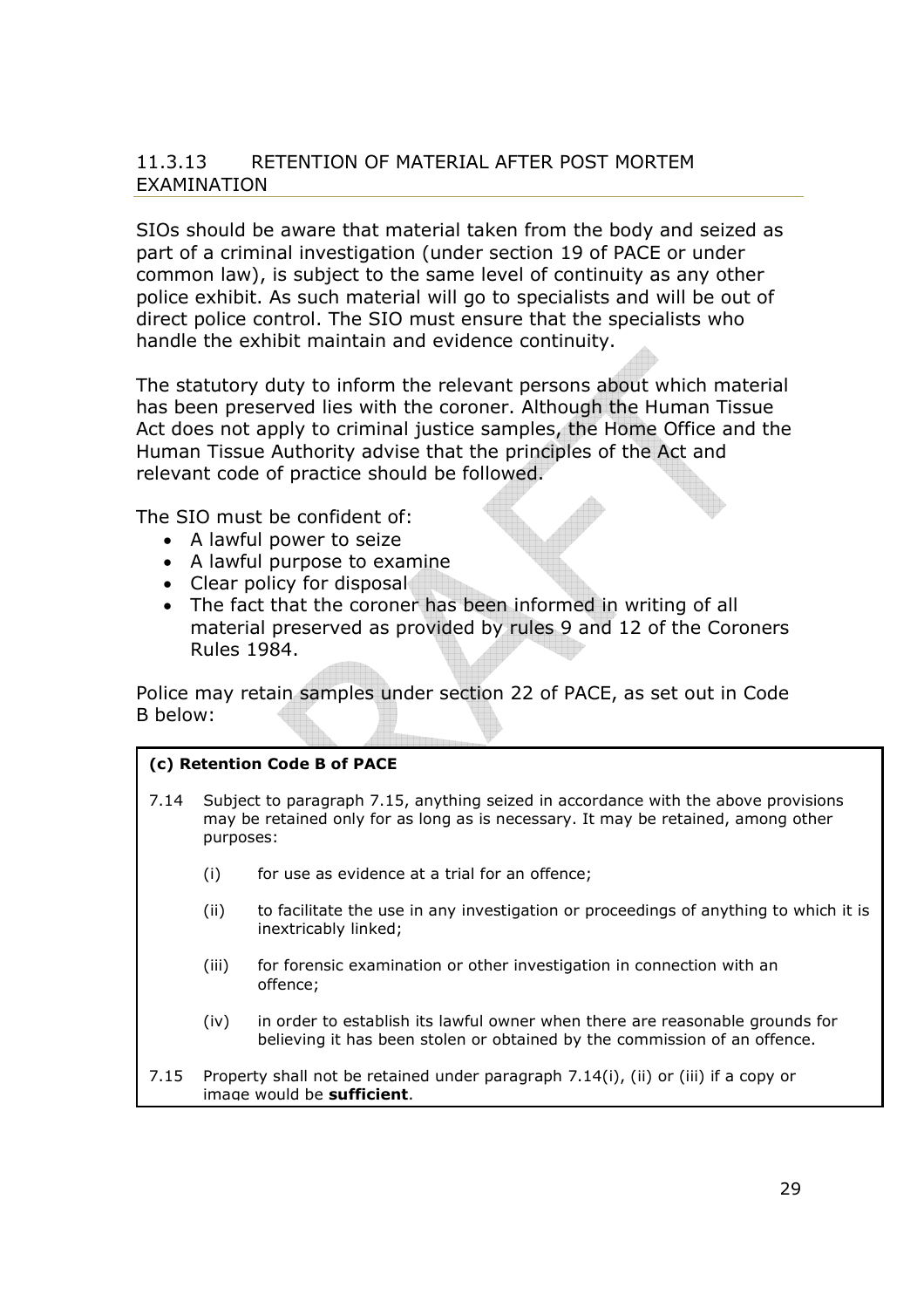The SIO should consider whether an image is **sufficient** when deciding whether to retain human tissue during the police investigation, subsequent trial or appeal.

Material retained must be kept in secure storage and under suitable conditions. The location of material must be properly recorded, indexed and easily accessible (see Forensic Science Regulator's Guidance (2012) Legal Issues in Forensic Pathology and Tissue Retention V1.33).

The CPIA states that any material obtained in the course of a criminal investigation, and which may be relevant to the investigation should be retained until the end of criminal proceedings and following completion of any appeals procedure. In general terms, this may be interpreted as the release from detention of a person convicted of homicide.

Between 2010 and 2012, the Pathology Unit in the name of ACPO oversaw a national audit of human tissue in England, Wales and Northern Ireland. Their report published in May 2012 made a number of recommendations, including the following which both ACPO and the Home Office strongly advise are adopted by forces (see ACPO (2012) Report on the Police Human Tissue Audit

http://www.acpo.police.uk/documents/reports/2012/201205RptHTA.pdf

1. That a debrief takes place at the end of each suspicious death or homicide inquiry to decide on the question of tissue retention. This should involve as appropriate the police, coroner and the pathologist and be documented in a recoverable form.

This need not be a physical meeting, but clear decisions need to be made in consultation by whatever means concerning the retention and disposal of human tissue.

2. In cases where it is determined following post-mortem examination that a case is not suspicious and there is no further police investigation, a clear process should be followed between the police and the coroner to ensure material is suitably dealt with. To this end, ACPO and the Chief Coroner should agree the process to be followed in consultation with the Human Tissue Authority (HTA).

It is often the case that where a death is initially considered suspicious, the post- mortem examination reveals it is not. When a decision is made not to pursue a criminal investigation a discussion will be held between the coroner and the SIO regarding the tissue already taken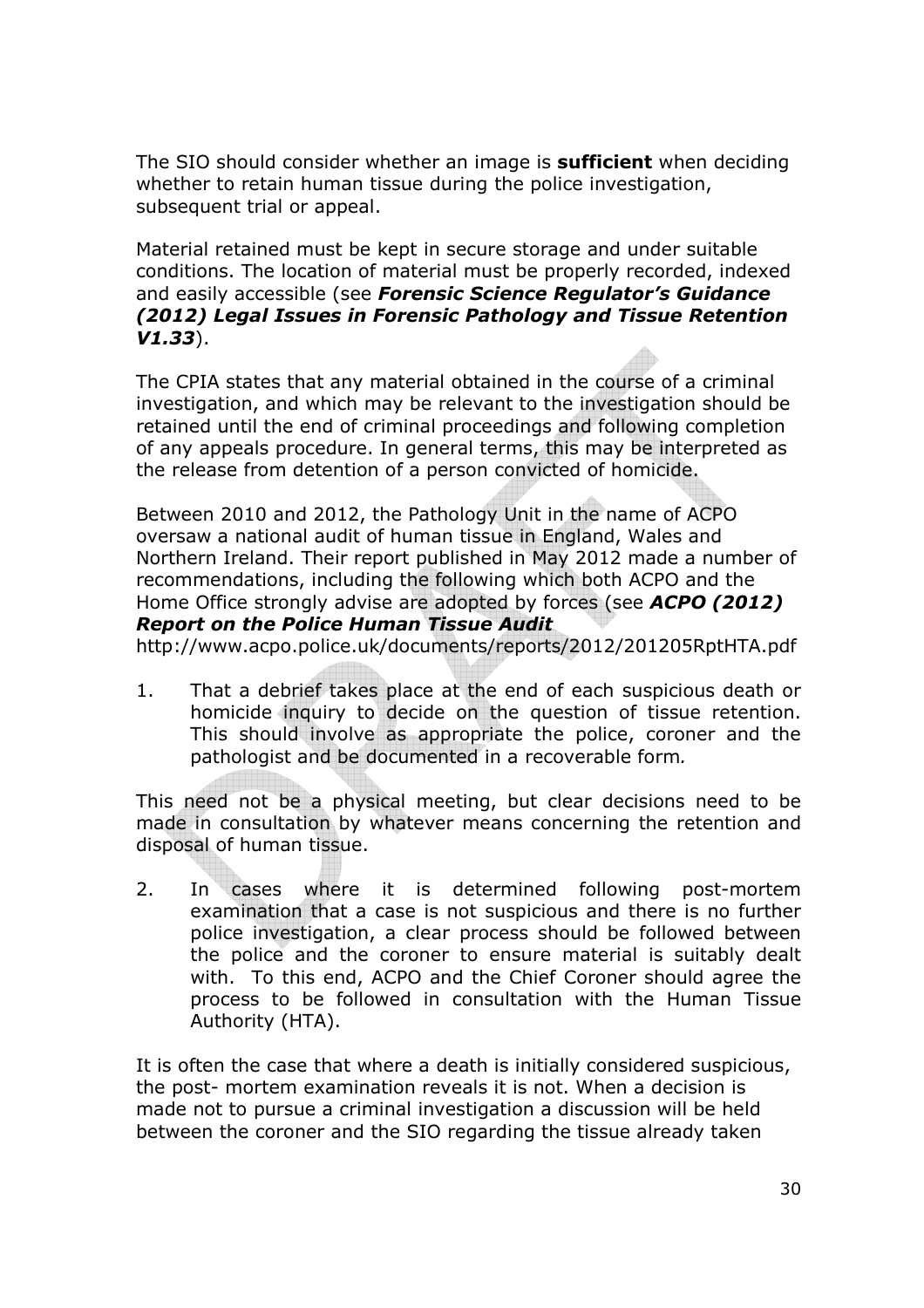from the body using police powers. In such cases a clear policy needs to be agreed with the coroner on whether the seized material is required for coronial purposes, or whether the tissue can be returned to the body prior to burial or cremation. (See Recommendation 2 – ACPO (2012) Report on the Human Tissue Audit).

3. Senior Investigating Officers (SIO) must review the retention of material, samples seized and the continuity of exhibits periodically during the investigation of a suspicious death/homicide and specifically at the stage when the body of the deceased is being released to relatives and at the post-trial debrief. Material should not be disposed of without prior consultation with the coroner who may require material for the purpose of their duties at an inquest and, when appropriate, with the CPS.

There needs to be close communication between the police, the coroner, the pathologist and the CPS with regard to the disposal of material. In consultation with the coroner, the SIO should review the continued retention of material and samples seized periodically during the investigation and specifically at the post-trial debrief.

4. Forces are advised to adopt a policy whereby there are periodical reviews of retained material as reliance cannot be made on those originally investigating homicide cases due to turnover and retirements of staff.

Force Review Teams should be tasked with implementing this recommendation.

#### 11.3.14 DISPOSAL OF MATERIAL HELD ON THE AUTHORITY OF THE POLICE

The police are subject to requirements for retaining evidence which results in material being held for much longer periods than would be the case in medical or coroner's retention. An approach must, therefore, be adopted that:

- Allows an effective means of dealing with retained evidence;
- Does not place an undue burden on police resources; and
- Respects the wishes of the family of the deceased.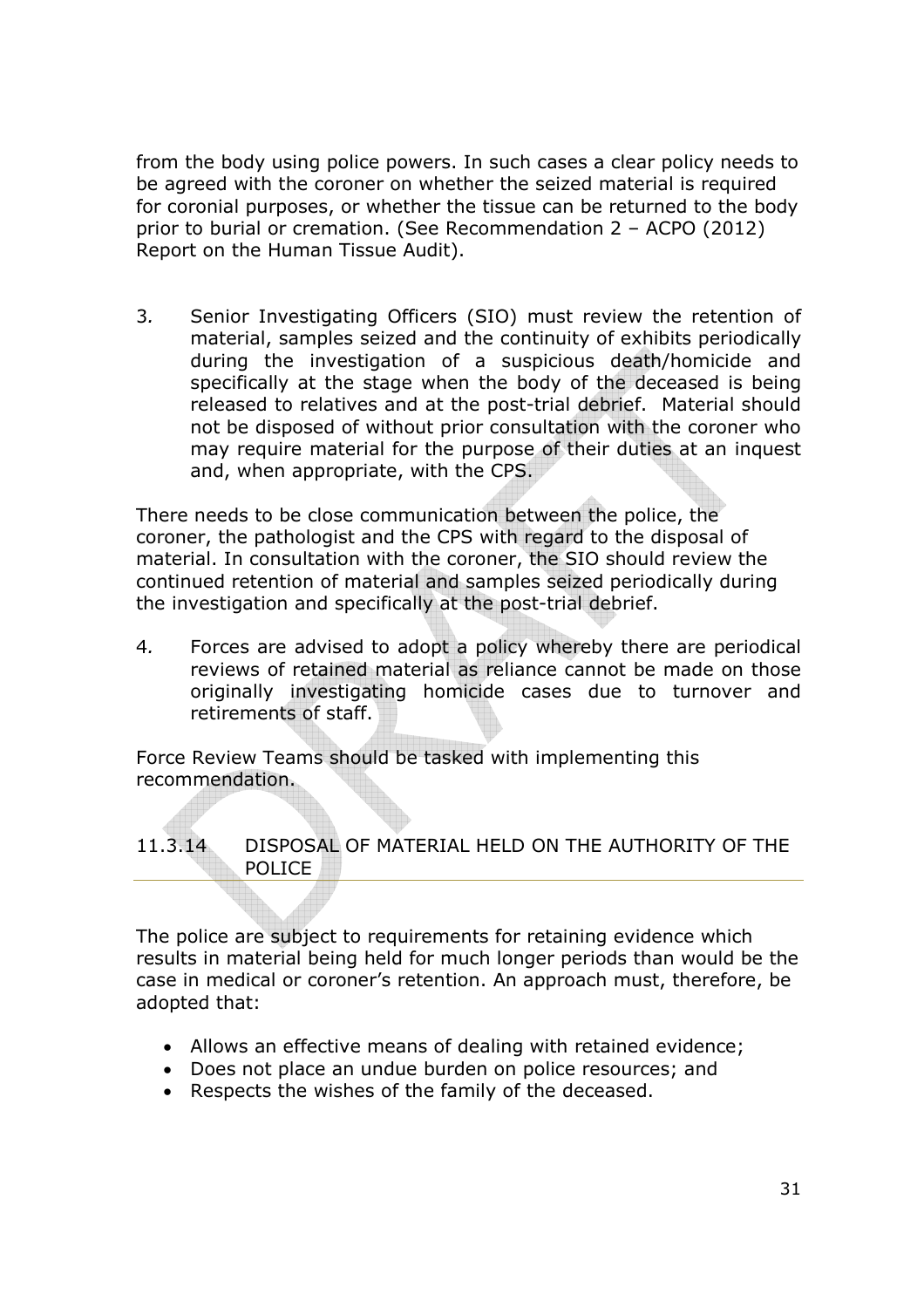Material may also be held for a considerable period and officers must be aware that it may be inappropriate to return the material to the family after such a period.

In order to avoid previous problems where human tissue has been retained without proper authority or purpose, a formal and documented debrief should take place between the SIO, coroner, pathologist and where relevant the CPS. This debrief need not necessarily be a physical meeting, but could be a conversation or correspondence in whatever form to ensure that all interested parties agree to the disposal or retention strategy. Decisions made at this debrief stage should be documented in a recoverable form. (Recommendation 1 – ACPO (2012) Report on the Human Tissue Audit).

It is good practice at the beginning of an investigation into a death, to issue an Major Incident Room (MIR) standard (some refer to 'perennial') action to deal with seized tissue at the end of the enquiry. This stands as a reminder as the tissue could be required for many months or even years.

11.3.14.1 Categorisation of Material held by the Police from postmortem Examination

Material held by the police can be divided into three categories as per the Forensic Science Regulator's Guidance (2012) Legal Issues in Forensic Pathology and Tissue Retention V1.33.):

Category 1 - material taken at the post-mortem examination which would not generally be considered part of the body, eg, scrapings, fingernails, hair, stomach contents; however, under the Human Tissue Act 2004, 'relevant material' is anything that contains cells, so Act includes the above examples.

**Category 2 - samples of human tissue which are not a significant part** of the body, eg, small tissue samples, blocks slides etc; and

**Category 3 - samples of human tissue that incorporate a significant** part of the body, eg, organs, limbs etc.

The appropriate method of disposal when the material is no longer required would depend on its category.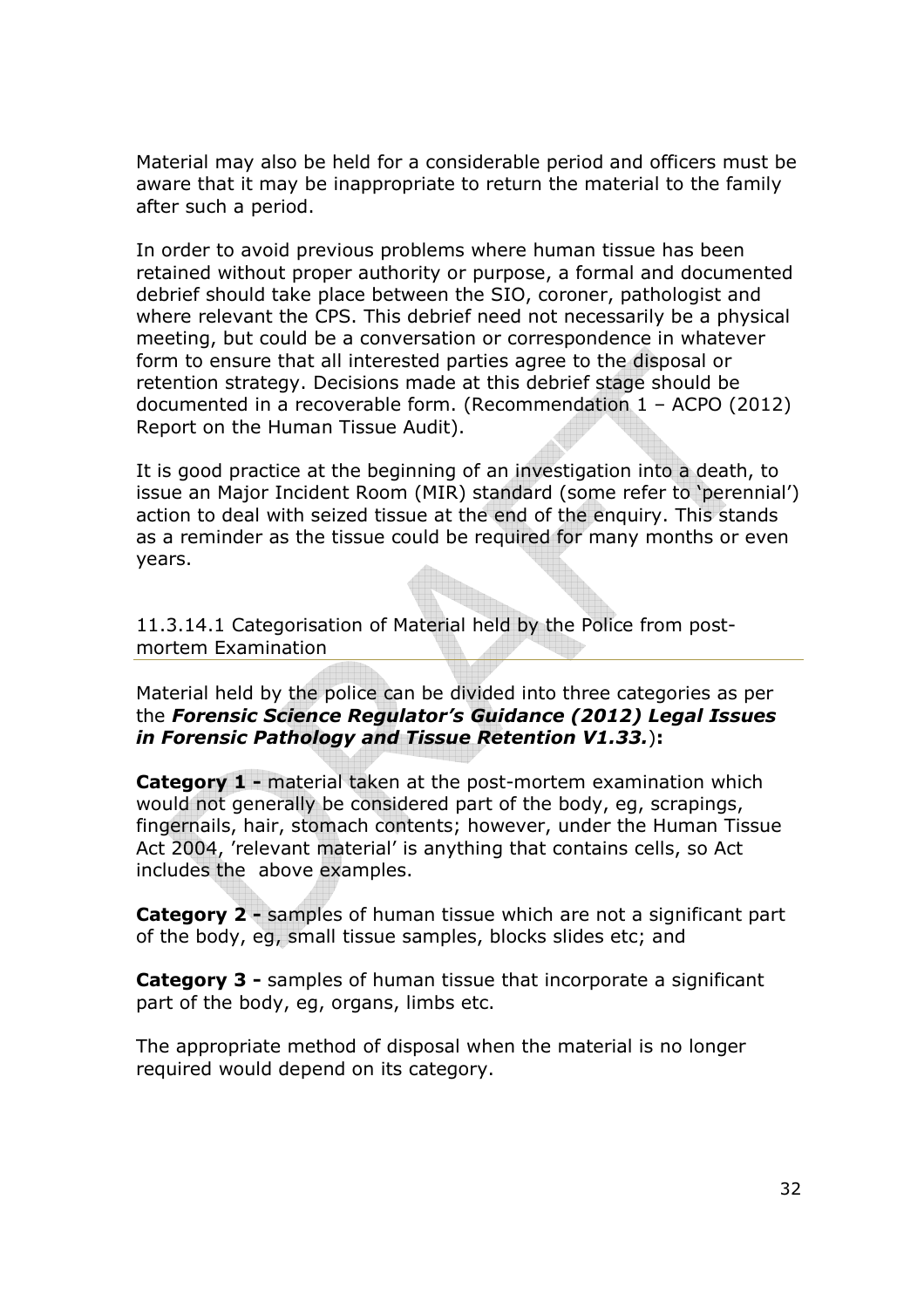Blood samples are not normally returned to the family but should be disposed of appropriately.

## 11.3.14.2 Disposal methods

The following categorisation, drawn from **Forensic Science** Regulator's Guidance (2012) Legal Issues in Forensic Pathology and Tissue Retention V1.33.), may assist police in making decisions as to disposal of human material in suspicious death cases;

**Category 1** - in all cases this material would be disposed of by incineration.

**Category 2** - where the family have expressed the view that they would like material to be returned the following approach should be adopted.

- If disposal is within five years of the post-mortem examination and the family are still contactable they should be contacted and an offer of return made.
- If the disposal is more than five years from the post-mortem examination the material should be disposed of by incineration subject to the issues raised below.

In the event of material being returned to the family it is sensible to advise the family of any risks involved, and to suggest that the return is handled through an undertaker.

Where the family have made it known they want the material to be disposed of, this should be done by cremation or incineration, as appropriate. Where requests have been made for material to be retained for research purposes, it may not be considered appropriate to allow police exhibits to be used because of possible adverse interest. Research by forensic pathologists may, however, be justified on a caseby-case basis.

Where the next of kin have not previously expressed a wish about the disposal of material, the SIO should decide whether seeking their views would cause them disproportionate distress.

If the next of kin cannot be contacted, or it is not appropriate to return the material, or a decision has been made that contact would cause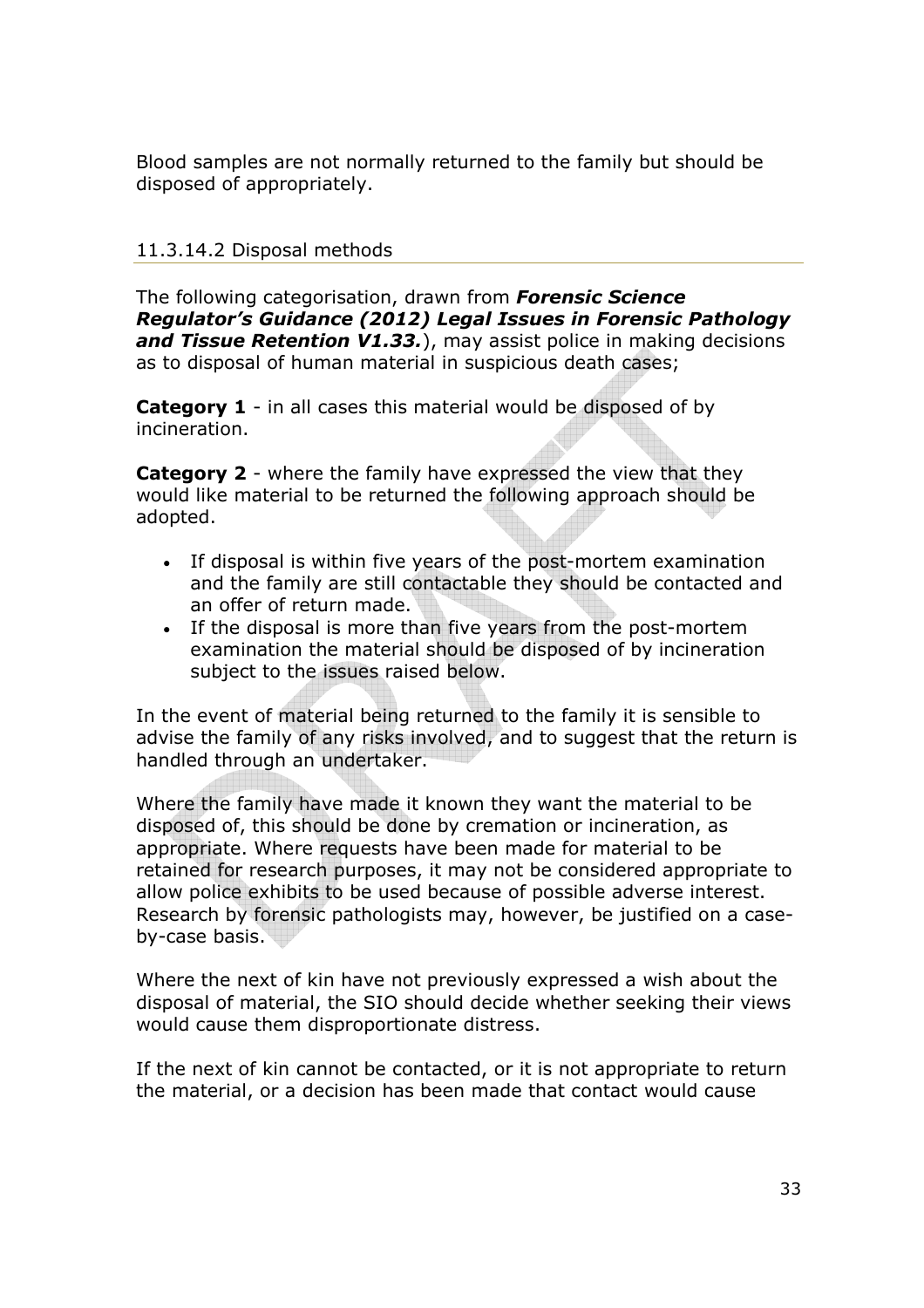disproportionate distress, the material should be disposed of by incineration.

**Category 3** - where the family have expressed the view that they would like material to be returned the following approach should be adopted.

- If disposal is within five years of the post-mortem examination and the family are still contactable an offer of return should be made.
- After five years a balance must be struck between the significance of the material and the time from the post-mortem examination. The more significant the material the longer the period it would be appropriate to contact the family.
- If the material is to be disposed of, arrangements should be made for cremation or incineration as appropriate.

In the event of material being returned to the family, it is sensible to advise the family of any risks involved, and to suggest that the return is handled through an undertaker.

Where the next of kin have not previously expressed a wish about the disposal of material, the SIO should decide whether seeking their views would cause them disproportionate distress.

If the next of kin cannot be contacted, or it is not appropriate to return the material, or a decision has been made that contact would cause disproportionate distress, the material should be disposed of by incineration.

#### Disposal of Human Tissue

Human tissue which has been retained beyond a time period of the cremation or burial can be disposed of either by incineration or cremation.

#### **Incineration**

Incineration facilities can be provided by the local hospital which will incinerate material in a dignified and appropriate manner. The coroner's officer or Trust will be able to advise on the process to be followed.

#### **Cremation**

Cremation can only take place when regulated by the Cremation (England and Wales) Regulations 2008, and the cremation of body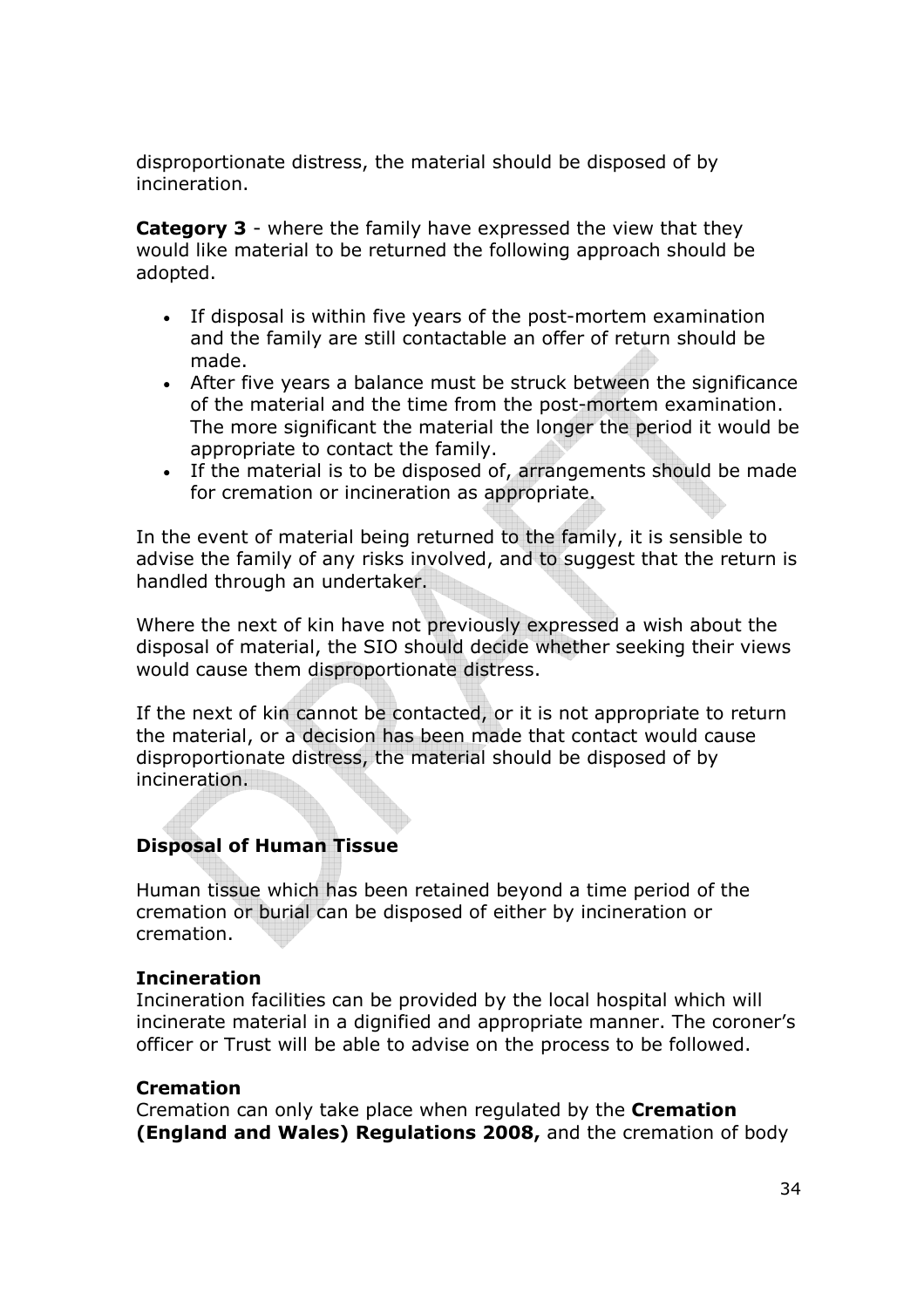parts is only permitted following authorisation by a medical referee based at a crematorium. See http://www.legislation.gov.uk/uksi/2008/2841/contents/made

In order for a medical referee to authorise cremation, an application must have been made using Form 2 contained at Schedule 1 of the Cremation (England and Wales) 2008 Regulations, and evidence must be produced that the material was removed for a post-mortem examination and is no longer required. Applications are usually made by the next of kin or executor to the deceased but can be made by any near relative over the age of 16. If it is not possible to contact the next of kin or any near relatives, the application can be made by any other person as long as the medical referee is satisfied that they are the correct person to make the application. (See

http://www.legislation.gov.uk/uksi/2008/2841/schedule/1/made).

A funeral director will normally facilitate this process, but it may not be possible to pursue cremation if all the relevant information is not available or the medical referee is not satisfied that there is a suitable applicant.

It is not envisaged that a religious ceremony would occur if the religion is not known and an inappropriate ceremony would cause more offence than none. For further information see Legal *issues relating to* forensic pathology and tissue retention – Police and Coroners approach to forensic pathology -

http://www.hta.gov.uk/ db/ documents/Police and Coroners Approac h\_to\_Pathology.pdf

The ashes should be given to the person who applied for the cremation (usually the next of kin, executor for the deceased or a near relative) but if the applicant does not want the ashes, or the cremation was applied for by someone other than the next of kin, the cremation authority can scatter the ashes in a garden of remembrance at the crematorium, in compliance with Regulation 30 of the Cremation (England and Wales) Regulations 2008 (see

http://www.legislation.gov.uk/uksi/2008/2841/regulation/30/made).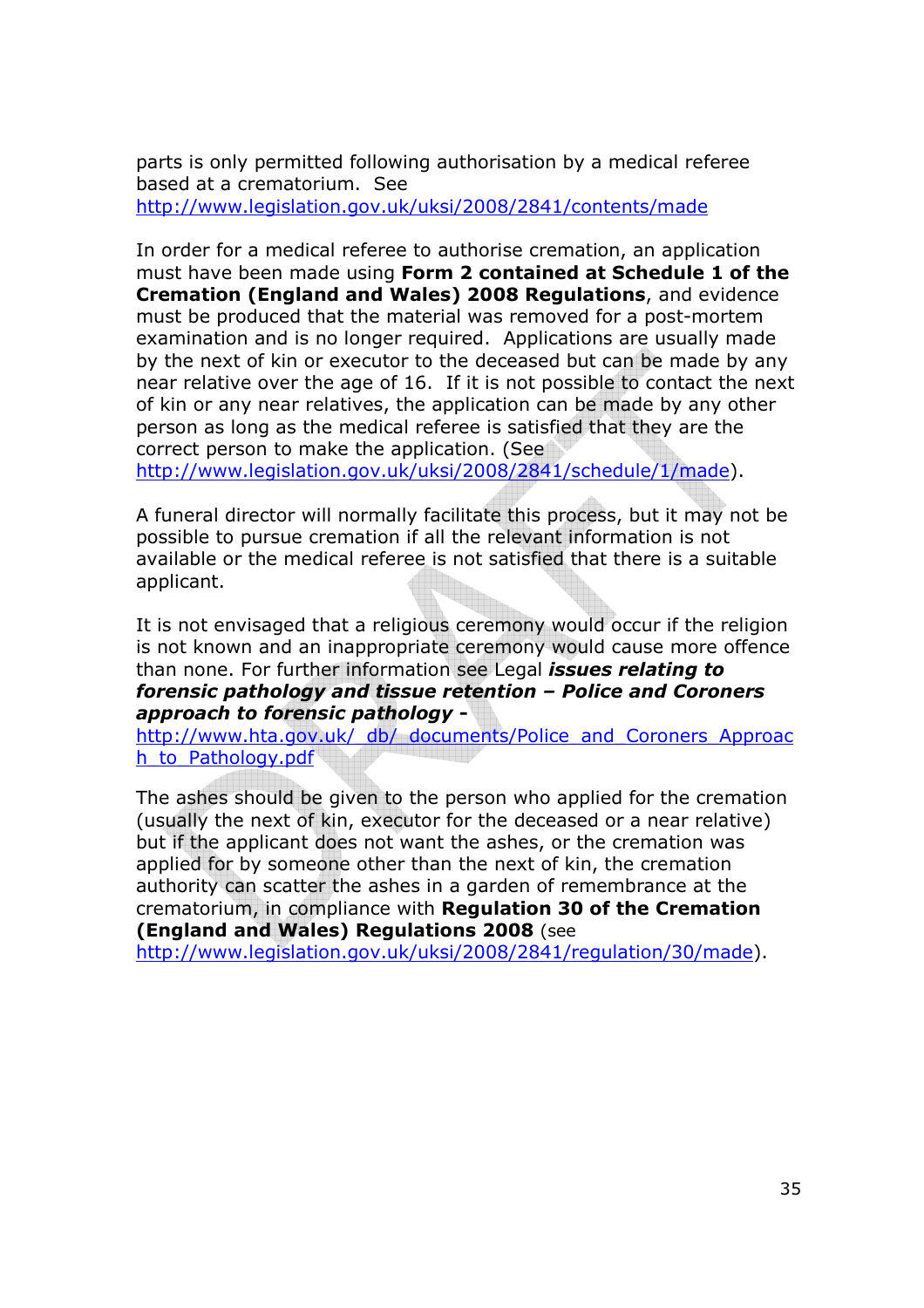## 11.4 REFERENCES

#### Legal

- UNITED KINGDOM. Parliament. 1988 Coroners Act 1988. London: TSO
- UNITED KINGDOM. Parliament. 1984 Coroners Rules 1984. London: TSO
- UNITED KINGDOM. Parliament 2008 Cremation (England and Wales) Regulations 2008. London: TSO
- UNITED KINGDOM. Parliament. 1996 Criminal Procedure and Investigations Act 1996. London: TSO
- UNITED KINGDOM. Parliament. 2004 Human Tissue Act 2004. London:TSO
- UNITED KINGDOM. Parliament. 1984 Police and Criminal Evidence Act 1984. London: TSO
- Crown Prosecution Service (2010) Disclosure Manual Guidance for Experts

#### Equivalent Northern Ireland (NI) Legislation

- The Coroners (Practice and Procedure) Rules (NI) 1963.
- Police And Criminal Evidence (NI) Order 1989.
- Police And Criminal Evidence (Amendment) (NI) Order 2006.
- Cremation (Belfast) Regulations (NI) 1961.
- Local Government (Misc Provisions) (NI) Order 1985.

#### Police

- ACPO (2012) Report on the Police Human Tissue Audit. London: NPIA
- ACPO (2012) A Guide to Investigating Child Death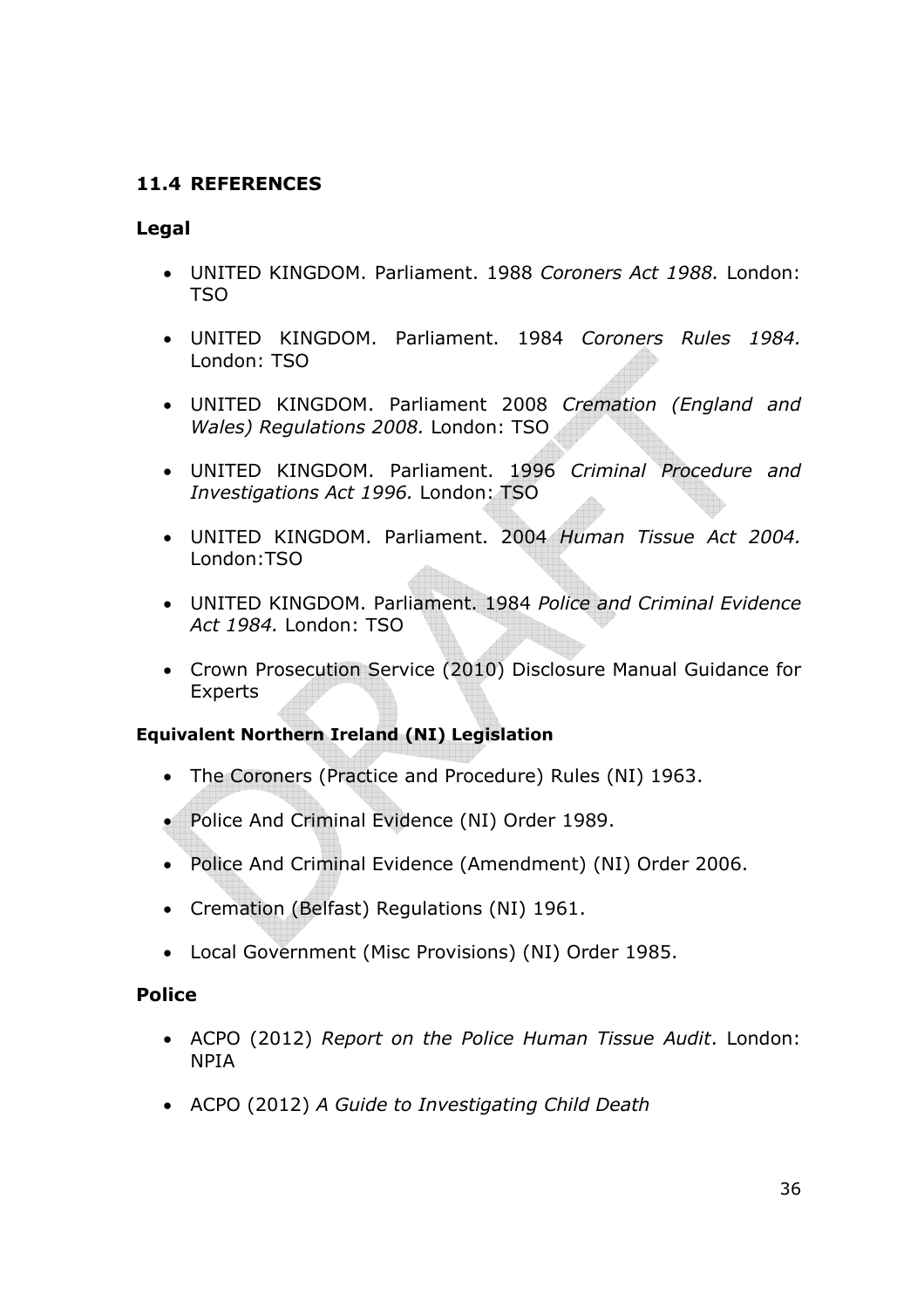- NPIA (2011) Human Tissue Retention Advice. London: NPIA
- Rutty, G. (2009) Briefing Guide to Assist Body Identification. London: NPIA.
- Swift, B. (2010) Methods of Time Since Death Estimation within the Early Post Mortem Interval. The Journal of Homicide and Major Incident Investigation, Volume 6, Issue 1.
- Scott, I. (2010) Organ and Tissue Donation Opportunities during Police Investigations into Suspicious Deaths or Fatal Road Traffic Collisions. The Journal of Homicide and Major Incident Investigation, Volume 6, Issue 1.
- https://polka.pnn.police.uk National Injuries Database community

## Medical

- Forensic Science Regulator's Standards for Facilities Employed for "Forensic" Post-Mortem Investigations (England, Wales and Northern Ireland) V0.61 2012.
- Code of Practice and Performance Standards for Forensic Pathology in England, Wales and Northern Ireland January Draft V1.62 2012.
- Forensic Science Regulator's Guidance (2012) Legal Issues in Forensic Pathology and Tissue Retention V1.33.
- Faculty of Forensic and Legal Medicine: Recommendations for the Collection of Forensic Specimens. January 2012.
- Home Office Circular 30/1999 Post Mortem Examinations and the Early Release of Bodies.

# 11.5 FURTHER READING

#### Legal

• UNITED KINGDOM. Parliament. 2009 Coroners and Justice Act 2009. London: TSO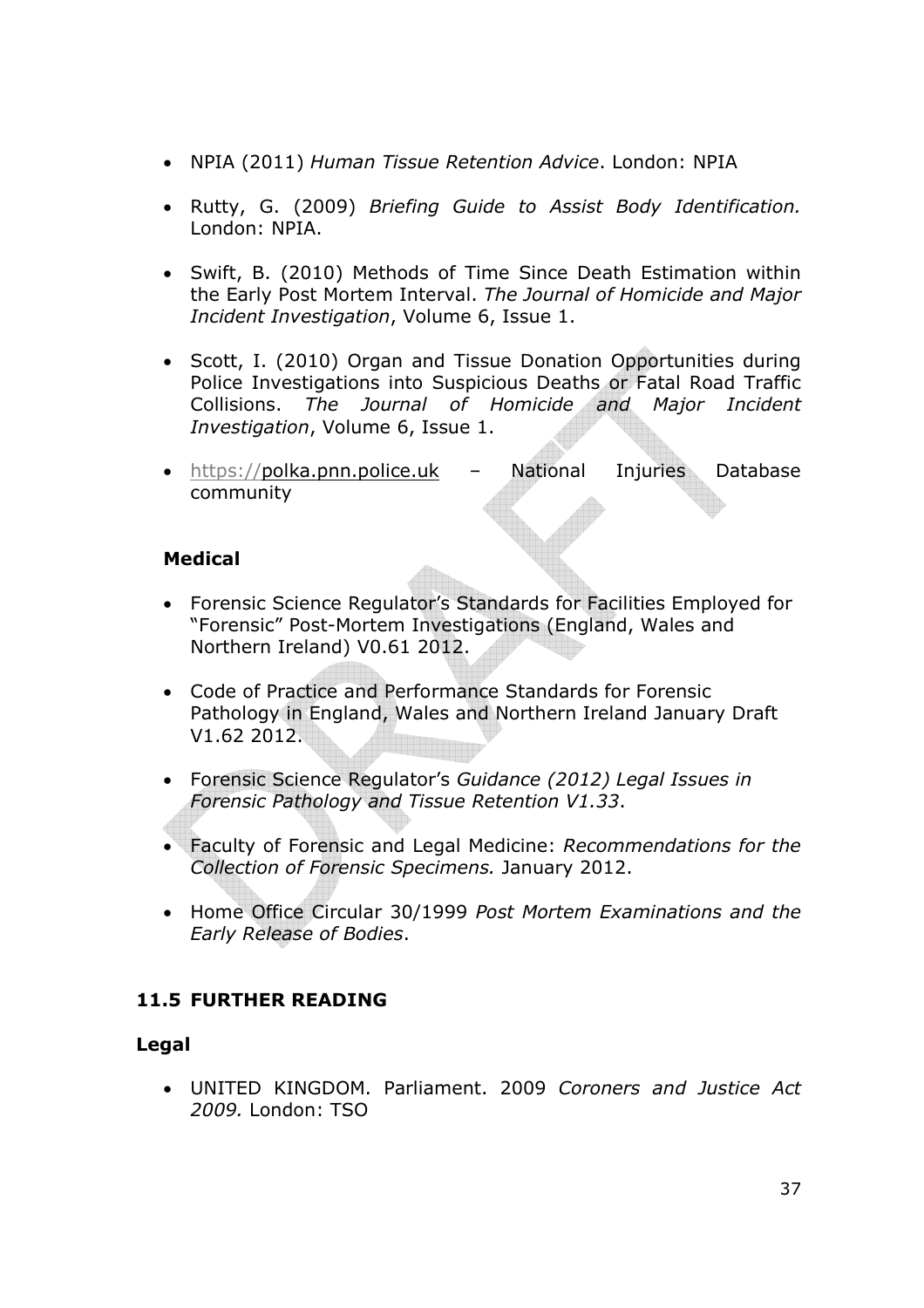- UNITED KINGDOM. Parliament. 2005 Coroners (Amendment Rules) 2005. London: TSO
- UNITED KINGDOM. Parliament. 2012 Criminal Procedure Rules 2012. London: TSO
- UNITED KINGDOM. Parliament. 2004 Human Tissue Authority 2004. London: TSO
- Human Tissue Act Procedure amended 2010
- Law Commission Final Consultation Paper on Forensic Experts

#### Police

- ACPO (2012) Report on the Police Human Tissue Audit. London: NPIA
- ACPO (2011) Guidance on Disaster Victim Identification. London: NPIA
- ACPO (2008) Family Liaison Officer Guidance. London: NPIA.
- ACPO (2007) Road Death Investigation Manual. London: NPIA
- ACPO User Requirement
- Doyle, M. (2011) Non-suspicious Death (Or Is It?): The Duties and Responsibilities of the Police. The Journal of Homicide and Major Incident Investigation, Volume 7, Issue 2.
- NPIA (2009) Body Recovery Document. London: NPIA
- ACPO/FSS sample retention document (F21) ACC Cheshire Lead

#### Medical

- FPSG-290310-4 PM Seizure
- Guidance for Retention of Brain and Spinal Cord V3
- Pathology Delivery Board (Revised 08.02.2012) Protocol for Membership of the Home Office Register of Forensic Pathologists V9.3.